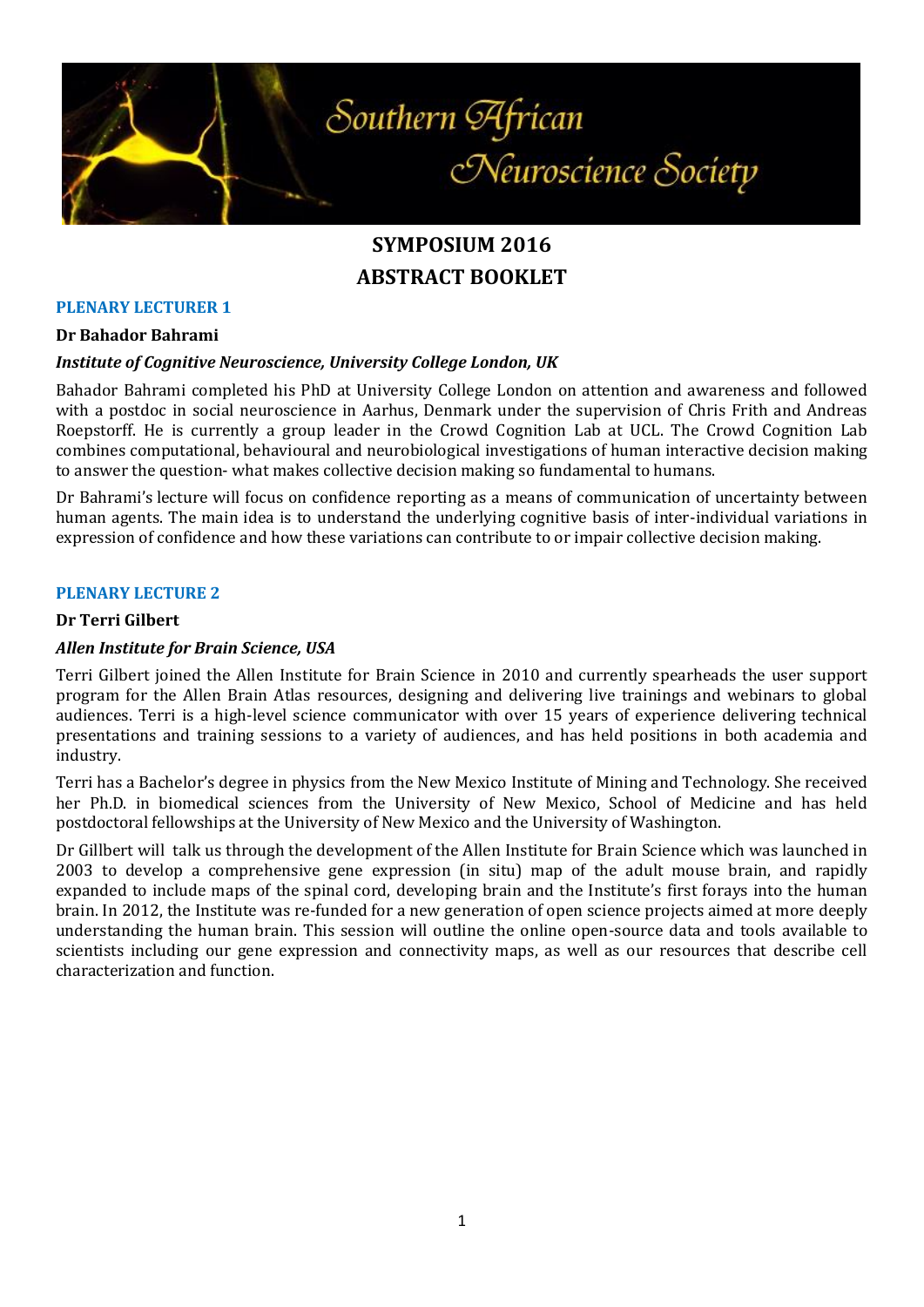## S01.1 **THE ROLE OF EXCITATORY GABAERGIC SIGNALLING ON BENZODIAZEPINE-RESISTANT STATUS EPILEPTICUS**

**RJ Burman**<sup>1, 2, 3</sup>, JM Wilmshurst<sup>2</sup>, AA Katz<sup>1</sup>, JV Raimondo<sup>1, 3</sup>

*<sup>1</sup>MRC Receptor Biology Group, Division of Medical Biochemistry, Department of Integrated Biomedical Sciences; 2Department of Paediatric Neurology, Red Cross War Memorial Children's Hospital; 3Division of Physiological Sciences, Department of Human Biology* 

Email[: burman.richard@gmail.com](mailto:burman.richard@gmail.com)

**Introduction:** Status epilepticus (SE) describes a state of persistent seizures that are unrelenting, and is considered as a medical emergency. The first-line treatment includes using the benzodiazepines, which enhance endogenous GABAergic signalling. However, it has been reported that some patients are resistant to these agents. A possible explanation for this is the transient excitatory shift in GABAergic signaling that has been shown to follow periods of neuronal hyperexcitability. The aim of this project is to clinically characterise benzodiazepine-resistant SE in the South African paediatric population, and to explore the effect of benzodiazepines on GABAergic during prolonged seizure-like activity.

**Methodology:** Clinical data is being acquired from an on-going clinical trial run at the Red Cross Children's Hospital's emergency Unit. Experimental work includes local field potential recordings and both perforated and whole-cell patch-clamp recordings using both cultured organotypic and acute brain slices. In addition, we use a combination of both electrical stimulation and optogentic manipulations to elicit GABAergic signalling.

**Results:** Our clinical suggests that that benzodiazepine-resistant SE in paediatric patient is a clinically relevant problem. Preliminary experimental results confirm that diazepam (DZP) enhanced inhibitory GABA signalling under normal conditions but is unable to terminate prolonged seizure-like activity using the  $0 \text{ Mg}2+$ proconvulsant model. Furthermore, we demonstrate that there is a transient excitatory-shift in GABAergic signalling during seizure-like events is due to a reversible increase in intracellular chloride may be sufficient to maintain prolonged seizure-like activity.

**Conclusions:** These preliminary findings have confirmed that benzodiazepine-resistant SE is a relevant clinical problem in our context. Furthermore, we postulate that excitatory GABAergic signalling may be a driving-force perpetuating prolonged seizure-like activity.

# S01.2 **EFFECT OF HOUSING CONDITIONS ON RESPONSIVENESS TO IBOGAINE TREATMENT**

**Rivona Harricharan\*,** Oualid Abboussi\*, Aston Heeralal\*, Musa Mabandla\*, Willie Daniels\*#.

*\*Discipline of Human Physiology, School of Laboratory Medicine and Medical Sciences, College of Health Sciences, University of KwaZulu-Natal, Durban, 4000, South Africa. #School of Physiology, University of the Witwatersrand, Johannesburg, South Africa.* 

Email[: rivonah3@gmail.com](mailto:rivonah3@gmail.com)

**Introduction:** Vulnerability to drugs depends on the intricate relationships between the user with the drug of choice, genetic predisposition, the psychotropic properties of the drug and importantly environmental factors such as housing conditions. Previous studies have highlighted that socially isolated animals develop a greater propensity for drugs and display aggressive tendencies. These mood instabilities related to aggression generate public health and safety-related concerns. Confrontational and aggressive behaviour can also perturb treatment as emotional disturbances vastly contributing to drug craving and relapse. Ibogaine, an indole plant alkaloid, has previously been shown to reduce locomotor activity, consumption and self-administration of cocaine. It has been speculated that ibogaine's mode of action could be attributed to it acting as a partial antagonist for NMDA receptors. The aim of this study was to evaluate the potential therapeutic anti-addictive and anti-aggressive effects of ibogaine on isolated and group housed mice pre-exposed to methamphetamine.

**Methods:** C57BL/6J mice were group housed or in isolation. The effect of ibogaine on locomotor activity, conditioned place preference and the resident–intruder test for aggressivity was assessed. NMDAR expression was also evaluated using polymerase chain reaction (PCR).

**Results:** Ibogaine blocked methamphetamine-induced place preference in group housed mice but not in isolated mice. However, ibogaine reduced aggressive behaviour in isolated mice without having a side effect on locomotor activity. These behavioural effects of ibogaine were associated with an increase in NMDA receptor expression in the hippocampus and the prefrontal cortex.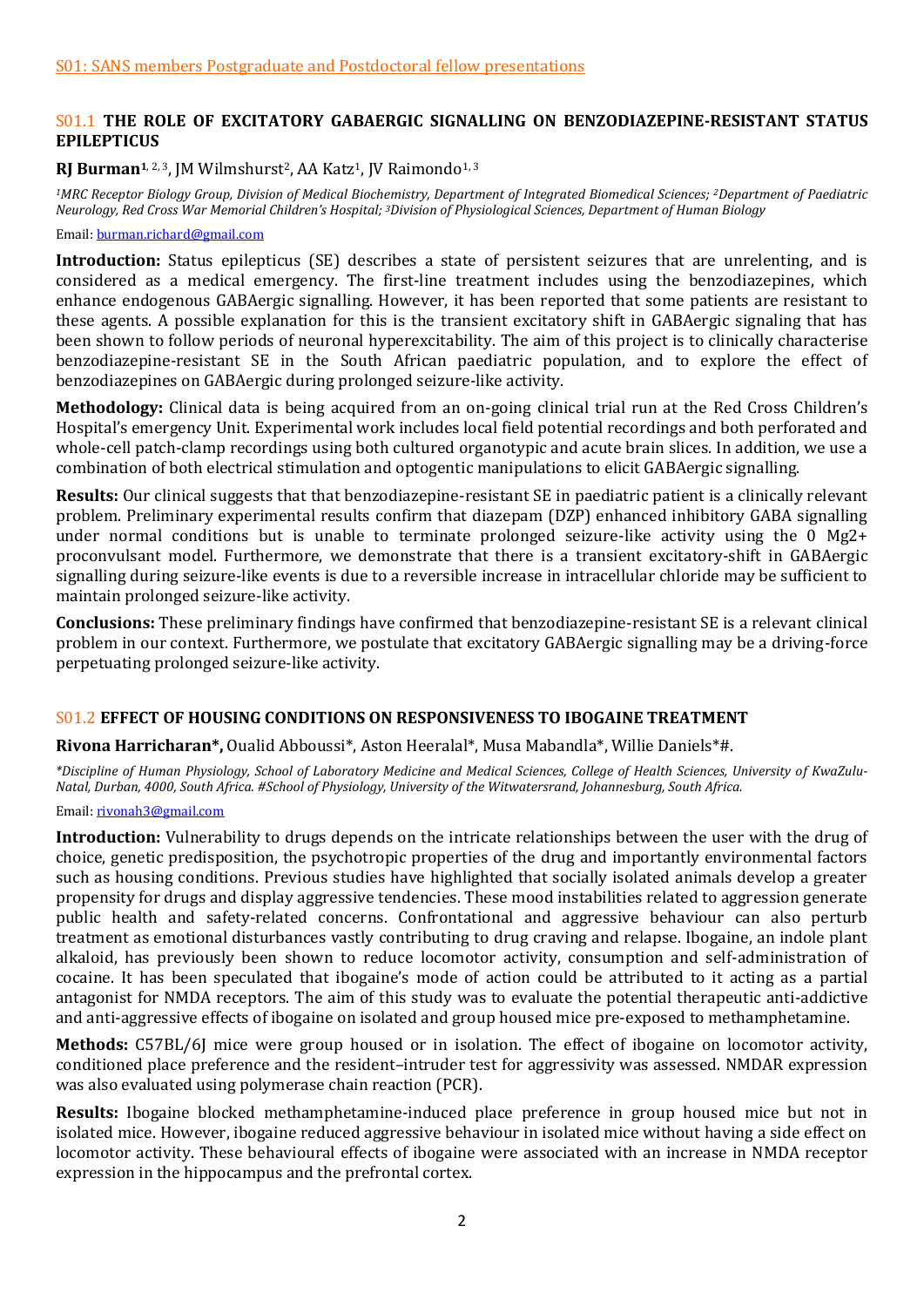**Conclusion:** These results provide further support to the implication of NMDA receptors in addiction and aggression behaviour and highlight the critical role of housing conditions in responsiveness to ibogaine treatment. Further studies are necessary to explore the neural pathways underlying the interaction between environment and drug of abuse to predict individual responses to therapy.

# S01.3 **THE IMPACT OF SOCIAL ISOLATION ON THE ATTENTIONAL SYSTEM OF MALE AND FEMALE RATS IN A DEVELOPMENTAL ANIMAL MODEL OF SCHIZOPHRENIA DURING A 5-MINUTE ANALYSIS OF THE NOVEL OBJECT RECOGNITION TEST**

**\*1 K. ATMORE**, <sup>2</sup>V. RUSSELL, 1 D. STEIN, 1 F. HOWELLS

*<sup>1</sup>Department of Psychiatry and Mental Health, University of Cape Town; 2Department of Human Biology, University of Cape Town, Cape Town, South Africa* 

### Email[: kt.atmore@gmail.com](mailto:kt.atmore@gmail.com)

**Introduction:** In the human disorder of schizophrenia the attentional system becomes dysregulated such that responsiveness to novel stimuli is abnormal compared to non-affected individuals, those with a diagnosis of schizophrenia often exhibit neophobia. The socially isolated rat is a developmental animal model which is used to mimic the symptomatology of schizophrenia and investigate the mechanisms underlying cognitive disruptions of this nature. In this study neophobic responses were investigated using the novel object recognition test.

**Methodology:** After weaning at post-natal day 21 rats were separated into four groups; female socialised n=23, female isolated n=23, male socialised n=25 and male isolated n=23. Socialised animals were housed 4 per cage and isolated animals were housed alone, all animals were subjected to minimal handling. At p78-82 all animals underwent novel object recognition testing involving familiarisation to two identical objects, then one of the familiar objects was replaced with a novel object and each animal was recorded for 5 minutes exploring this environment.

**Results:** When the recordings were analysed using tracking software it was found that both isolated females and isolated males spent more time in the novel object-containing area than in the familiar object-containing area, p=0.0045 and p=0.0055 respectively. Socialised females, isolated females and socialised males all made more entries into the novel object-containing area than the familiar object-containing area, p=0.0264, p=0.0155 and p=0.0450 respectively. It was also found that females covered a greater total distance than males, p<0.0001.

**Discussion:** The effect of social isolation in the current study led to isolates spending greater time with the novel object, contrary to existing studies showing a neophobic response by isolates. In addition, sex differences were evident, where females showed greater activity, irrespective of rearing condition. To conclude, further study is required to determine what resulted in the contrary findings in our isolated animals.

# S01.4 **EARLY-ETHANOL EXPOSURE DIFFERENTIALLY ALTERS ENERGY-RELATED PROTEINS IN THE DEVELOPING RAT BRAIN: A PROTEOMICS STUDY**

#### **Patricia C. Swart\*,** Vivienne A. Russell & Jacqueline J. Dimatelis

*University of Cape Town, Faculty of Health Sciences, Department of Human Biology, Cape Town, Observatory, 7925, South Africa.* 

#### Email[: swrpat003@myuct.ac.za](mailto:swrpat003@myuct.ac.za)

**Introduction:** The maternal consumption of alcohol during pregnancy results in a spectrum of long-term neurobehavioural deficits. The mechanisms behind the persistent effects of early-alcohol exposure are largely unknown. Alcohol exposure may alter the developing neurons and glial cells by modifying the expression or functionality of structural-, energy-, signalling- and neurotrophine-related proteins. This study aimed to explore the long-term effects of early-ethanol exposure on proteins in the brain using a rat model.

**Methodology:** Male Sprague-Dawley rat pups were exposed to 12 % ethanol (4 g/kg/day i.p.) or volume controlled saline from postnatal day (P) 4 to P9 which is considered to be equivalent to the third trimester of human pregnancy. Rats were sacrificed in adolescence, at P31. The prefrontal cortex (PFC) and dorsal hippocampus (DH) were removed for proteomic analysis by iTRAQ labelling and quantification by liquid chromatography mass spectrometry. A fold change >2 identified differentially expressed proteins and a fold change >1.2 in the same direction indicated a supporting trend.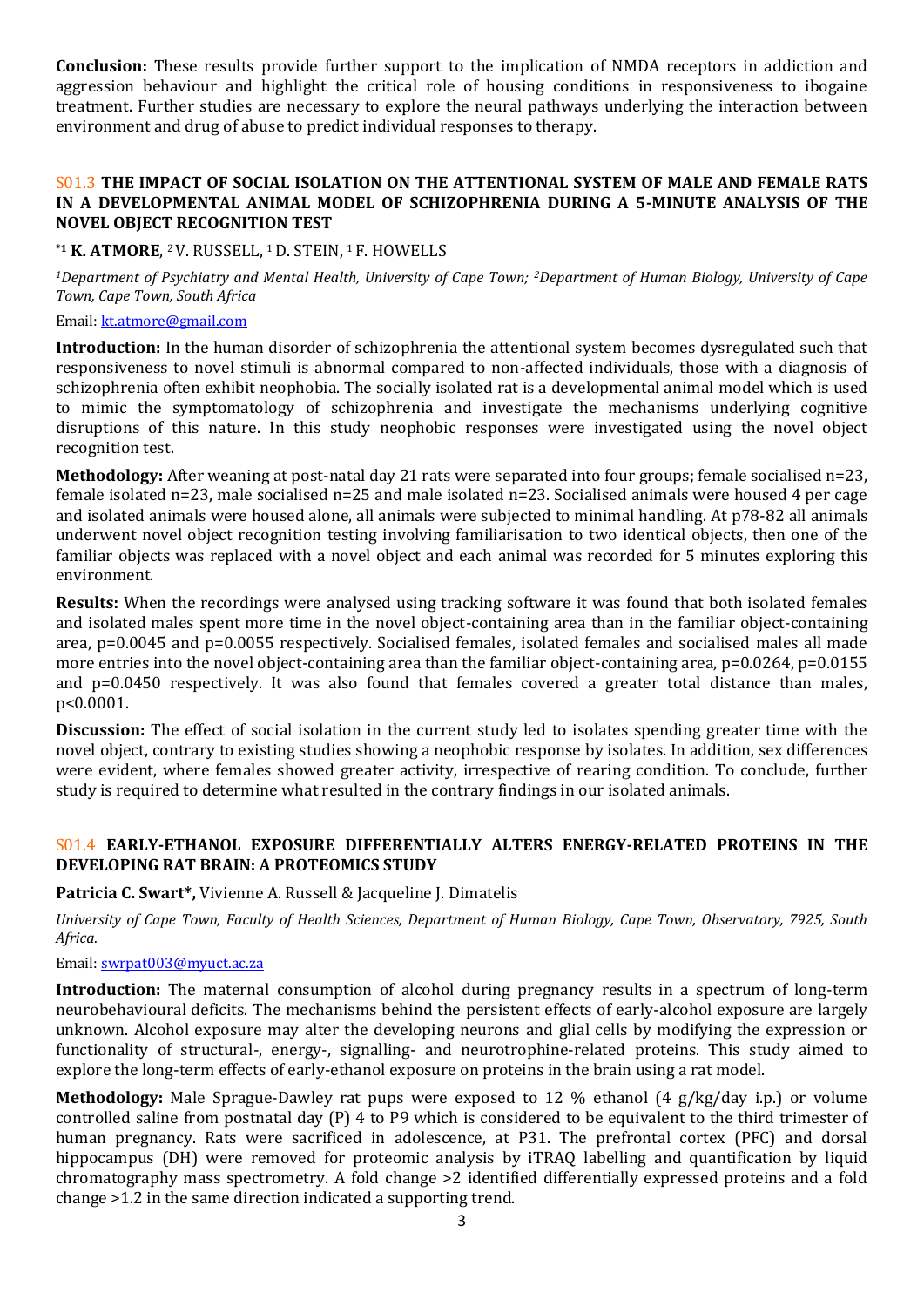**Results:** Early-ethanol exposure down-regulated (>2 fold change) energy metabolism-related proteins such as ATP synthase (subunit g) and glycogen synthase kinase-3β in the DH. This result was supported by a decrease (>1.2 fold change) in ATP synthase (subunits alpha, beta and gamma), ATP synthase F(0) complex subunit B1, cyctochrome c oxidase (subunits 5B and 7C), the mitochondrial phosphate transporter, SLC25A3, acetyl-CoA acetyltransferase, acetyltransferase component of pyruvate dehydrogenase, aldehyde dehydrogenase, and 2 oxoglutarate dehydrogenase. This decreased capacity for ATP production was not observed in the PFC. Earlyethanol exposure up-regulated NADH dehydrogenase (ubiquinone, 1 alpha subcomplex 9) and dynactin, a cytoskeletal protein in the PFC.

**Conclusion:** The data suggest that early-alcohol exposure results in differential long-term alterations in energy-related proteins in the brain. This may provide insight into the mechanisms behind the neurobehavioural deficits observed in fetal alcohol spectrum disorders.

### S01.5 **THE INFLUENCE OF CHILDHOOD TRAUMA, MAJOR DEPRESSIVE DISORDER AND TELOMERE LENGTH ON HIV-ASSOCIATED NEUROCOGNITIVE DISORDERS**

Jacqueline Womersley<sup>1</sup>, Georgina Spies<sup>1</sup>, Stefanie Malan-Muller<sup>1</sup>, Gerardus Tromp<sup>2</sup>, Soraya Seedat<sup>1</sup>, Sian Hemmings<sup>1</sup>

*<sup>1</sup>Department of Psychiatry, Faculty of Medicine and Health Sciences, University of Stellenbosch, Cape Town, South Africa; <sup>2</sup> Department of Biomedical Sciences, Faculty of Medicine and Health Sciences, University of Stellenbosch, Cape Town, South Africa.*

#### Email[: jacqueline.womersley@gmail.com](mailto:jacqueline.womersley@gmail.com)

**Introduction:** HIV/AIDS is a major source of morbidity in South Africa and affects approximately 10.5% of the population. Despite improvements in access to antiretroviral medication, the prevalence of HIV-associated neurocognitive disorders (HAND) continues to increase and produce substantial impairment in daily functioning. Interestingly, previous research suggests that stress-related psychiatric conditions and depression are positively correlated with HIV disease progression and the development of neurocognitive impairment. This is of particular relevance to the South African context where the high prevalence of both HIV and stressrelated psychiatric conditions essentially produces a double burden of disease. We sought to examine whether telomere length attrition, a marker of biological aging independently associated with childhood trauma, major depressive disorder and HAND, may act as a biological correlate mediating the relationship between HAND and psychological stress.

**Methods:** HIV-positive and negative women (n=133 and n=150 respectively) were recruited and underwent a battery of neuropsychological tests to measure cognitive function, depression and childhood trauma. Quantitative polymerase chain reaction using primers specific to telomeric repeats and the reference gene human β-globin was performed on DNA extracted from peripheral blood mononuclear cells.

**Results:** Generalised linear modelling found no significant effects of HIV status, childhood trauma, depression or telomere length on cognitive function. However, HIV positive status was predictive of reduced telomere length.

**Conclusion:** Our results support previous findings of telomere length attrition in seropositive individuals. Further longitudinal studies are needed to determine if change in telomere length is associated with altered cognitive function and whether depression and childhood trauma may mediate this relationship.

#### S01.6 **EXPLORING THE MICROBIOME IN POSTTRAUMATIC STRESS DISORDER (PTSD): A PILOT STUDY**

**Stefanie Malan-Muller<sup>1</sup>, Sian M.J. Hemmings<sup>1</sup> Leigh L. van den Heuvel<sup>1</sup>, Brittany A. Demmitt, BS<sup>2</sup>, David G.** Smith, BS3, Adam D. Bohr4, Christopher E. Stamper, MS3, Embriette R. Hyde5, James T. Morton5, Clarisse A. Marotz<sup>5</sup>, Philip H. Siebler<sup>3</sup>, Andrew J. Hoisington<sup>6</sup>, Lisa A. Brenner<sup>7,8</sup>, Teodor T. Postolache 8,9, Leon M.T. Dicks<sup>10</sup>, Matthew B. McQueen<sup>4</sup>, Kenneth S. Krauter<sup>2</sup>, Rob Knight<sup>5,11,12</sup>, Soraya Seedat, MD<sup>1</sup>, Christopher A. Lowry<sup>3,\*</sup>

<sup>1</sup>Department of Psychiatry, Faculty of Medicine and Health Sciences, Stellenbosch University, Tygerberg, South Africa; 2Department of Molecular, Cellular and Developmental Biology, University of Colorado Boulder, Boulder, CO, USA; 3Department of Integrative Physiology and Center for Neuroscience, University of Colorado Boulder, Boulder, CO, USA; 4Department of Integrative Physiology and Institute for Behavioral Genetics, University of Colorado Boulder, Boulder, CO, USA; 5Department of Pediatrics and Computer Science & Engineering, University of California San Diego, La Jolla, CA, USA; 6Department of Civil and Environmental Engineering, United States Air Force Academy, CO, USA; 7Department of Psychiatry, Neurology, & Physical Medicine and Rehabilitation, University of Colorado, Anschutz School of Medicine, Aurora, CO, USA; 8VA Rocky Mountain Mental Illness Research, Education, and Clinical Center (MIRECC), Denver, CO, USA; 9Department of Psychiatry, School of Medicine, University of Maryland, Baltimore, MD, USA; 10Department of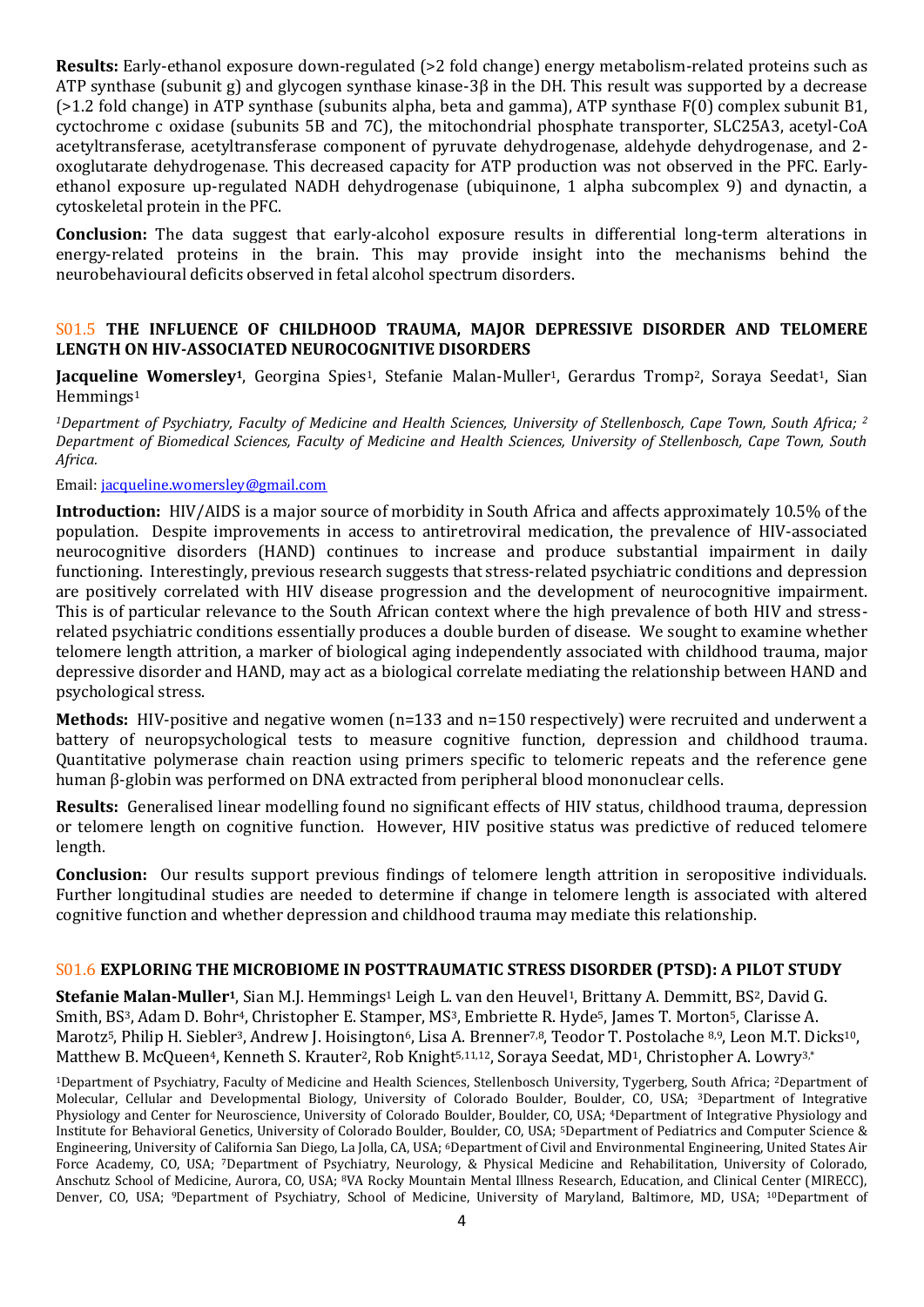Microbiology, Stellenbosch University, Stellenbosch, South Africa; 11Computer Science and Engineering, University of California, San Diego, La Jolla, CA 92093; 12Center for Microbiome Innovation, University of California, San Diego, La Jolla, CA 92093

#### Email[: smalan@sun.ac.za](mailto:smalan@sun.ac.za)

**Introduction:** The aetiology of complex psychiatric disorders, such as PTSD, is characterised by the interplay of genes and environment. However, it has become apparent that the number of bacterial cells harboured by humans outnumbers that of our own human cells. The study of the microbiome therefore provides a novel investigate avenue into the aetiology of complex disorders; the gut-brain axis is of particular interest in anxiety and stress-related disorders. The aim of the study was to investigate the gut microbiome in PTSD subjects and trauma-exposed (TE) controls, to identify microbial profiles unique to PTSD.

**Methodology:** Bacterial DNA was extracted from stool samples from 18 PTSD and 12 TE control subjects. 16S rRNA amplicons were generated in the V3 and V4 regions, and sequenced via Illumina HiSeq paired-end 100bp sequencing. Operational taxonomic units from the sequences were analysed using both alpha-diversity and beta-diversity metrics (unweighted, weighted UniFrac). Sequences were compared to the Greengenes Database for taxonomic classification.

**Results**: The overall gut microbiome of participants in this population was dominated by *Firmicutes* and *Bacteroidetes*. The two most dominant phyla were *Bacteroidetes* & *Firmicutes*; furthermore, a subset of PTSD subjects had high relative abundance of *Cyanobacteria* and low relative abundance of *Actinobacteria* and *Firmicutes* (both have probiotic properties)*. Cyanobacteria* have been associated with neurodegeneration through production of neurotoxic β-N-methylamino-L-alanine (BMAA). Bacteria enriched in the microbiome of these PTSD patients possibly promote gut inflammation, facilitate bacterial translocation to the bloodstream with subsequent gut-brain axis dysregulation and neurodegeneration. Our preliminary results warrant further investigations in larger sample sizes.

**Conclusion:** This is the first study to report on the microbial composition associated with PTSD. Much larger sample sizes are required to validate and clarify these findings.

### S02: SANS members Postgraduate and Postdoctoral fellow presentations

### S02.1 **INVESTIGATING DIFFERENTIAL EXPRESSION IN PTSD PATIENTS VERSUS CONTROLS: AN RNA-SEQ STUDY**

#### **L. Dicks1**, M. Jalali**2**, J. Gamieldien**2**, S. Seedat**3**, S.M.J. Hemmings**<sup>3</sup>**

*<sup>1</sup>Division of Molecular Biology and Human Genetics, Department of Biomedical Sciences, Faculty of Medicine and Health Sciences, Stellenbosch University, Tygerberg, South Africa; 2South African National Bioinformatics Institute (SANBI), University of the Western Cape, Bellville, South Africa; 3Department of Psychiatry, Faculty of Medicine and Health Sciences, Stellenbosch University, Tygerberg, South Africa* 

#### Email: [ldicks@sun.ac.za](mailto:ldicks@sun.ac.za)

*Introduction*: Post-traumatic stress disorder (PTSD) is a debilitating neuropsychiatric disorder underpinned by complex, multi-factorial interactions. To date, most genetic studies have only focused on specific candidate genes involved in PTSD and therefore, lack a holistic view that can be gained by a whole-transcriptome RNA-Sequencing (RNA-Seq) approach. In this preliminary study we aim to utilise RNA-Seq in order to investigate molecular mechanisms and possible blood biosignatures in South African PTSD patients.

*Methodology*: In this case-control study design, mixed ancestry, female individuals diagnosed with PTSD (N = 19) were compared to trauma-exposed control (N = 29) individuals. RNA was extracted from whole blood and sent for RNA-Seq using the Illumina HiSeq 4000 platform at a sequencing depth of 50 million paired end reads. Bioinformatics analyses were then performed followed by downstream co-expression analysis to investigate co-regulated differentially expressed gene sets between groups.

*Results*: A total of 556 differentially expressed genes were identified of which 196 (22 upregulated and 174 downregulated) genes were determined to be biologically relevant based on an ontology driven prioritisation approach. Co-expression analysis revealed a network of 4 highly co-expressed upregulated genes and a large co-expression network consisting of 36 downregulated genes. The 4 co-expressed upregulated genes (RPL6, RPS6, RPS3A and EEF1B2) and 6 highly connected co-expressed downregulated genes (DHX9, BCLAF1, THRAP3, EIF4G1, HSPA4 and MCL1) were identified as potentially relevant links contributing to the pathology of PTSD.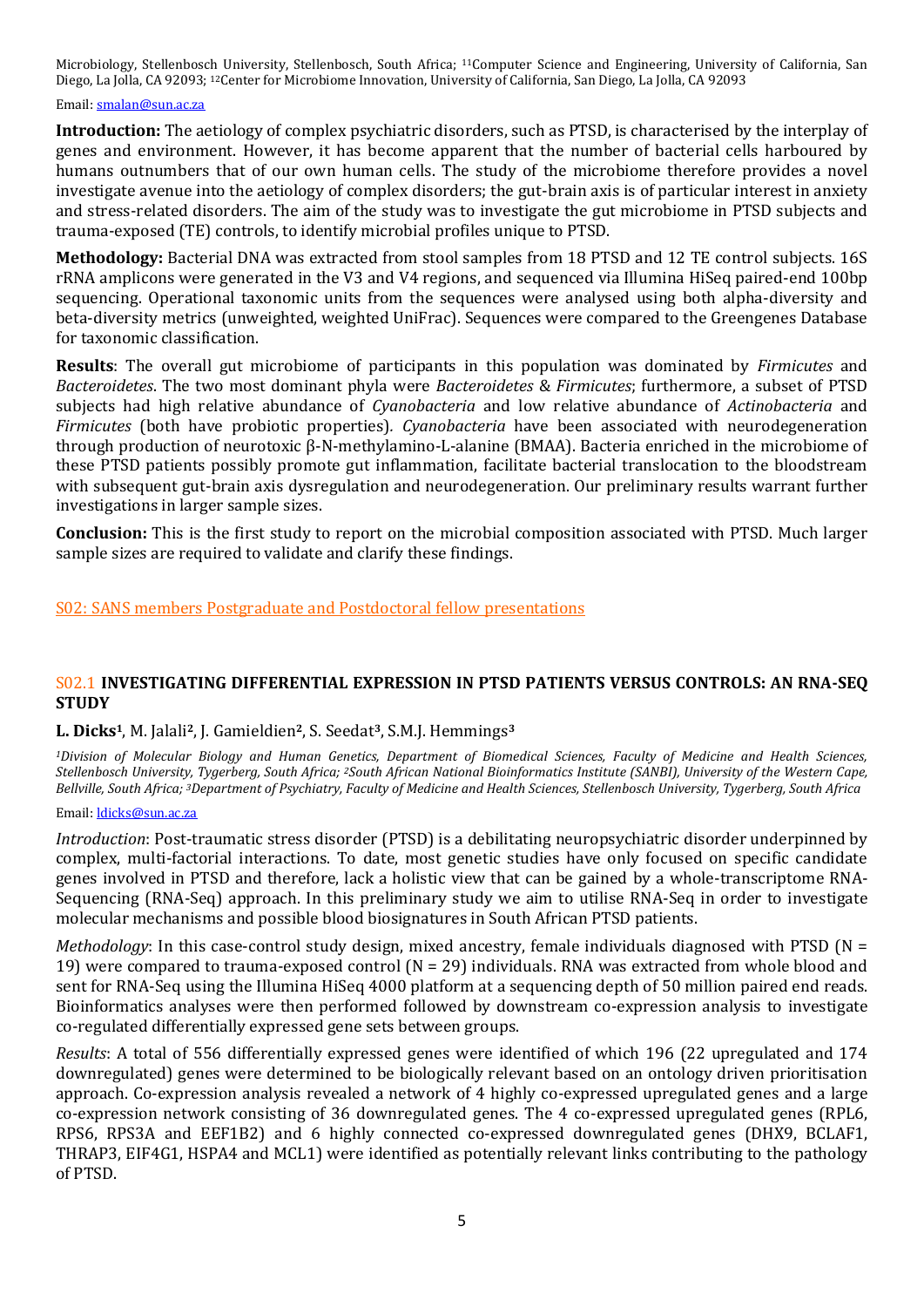*Conclusion:* This hypothesis-generating study provides supporting evidence of a blood transcriptomic response involved in PTSD. Additionally, the study identifies genes possibly involved in the molecular underpinnings of this debilitating disorder. Future studies are however warranted to support these findings and should include miRNA profiling in order to identify a more robust signature of potential blood based biomarkers.

# S02.2 **MENTALISING THE BODY: SPATIAL AND SOCIAL COGNITION IN ANOSOGNOSIA FOR HEMIPLEGIA**

**Sahba Besharati1**, Stephanie J. Forkel2, Michael Kopelman2, Mark Solm3, Paul M. Jenkinson4, Aikaterini Fotopoulou<sup>5</sup>

*<sup>1</sup>University of the Witwatersrand & Kings College London; 2Kings College London; 3University of Cape Town; 4University of Hertfordshire; 5University College London* 

#### Email[: sahba@besharati.com](mailto:sahba@besharati.com)

**Introduction:** Following right-hemisphere damage, a specific disorder of motor awareness can occur called anosognosia for hemiplegia (AHP), i.e. the denial of motor deficits contralateral to a brain lesion. The study of AHP can offer unique insights into the neurocognitive basis of awareness. Typically, however, awareness is assessed as a first person judgement and the ability of patients to think about their bodies in more 'objective' (third person) terms is not directly assessed. This may be important as right-hemisphere, spatial abilities may underlie our ability to take third person perspectives. This possibility was assessed for the first time in the present study.

**Methodology:** We investigated third person perspective taking using both visuospatial and verbal tasks in right-hemisphere stroke patients with AHP ( $n = 15$ ) and without AHP ( $n = 15$ ), as well as neurologically healthy controls (n = 15). Using voxel-based lesion-symptom mapping approaches, we also investigated the brain lesions associated with third person perspective taking on the experimental tasks.

**Results:** In both tasks, AHP patients showed specific deficits in third person perspective taking abilities, with the severity of unawareness being related to greater impairments in such perspective taking. In voxel-based lesion mapping we also identified the lesion sites linked with such deficits, including some brain areas previously associated with inhibition, perspective taking and mentalising, such as the inferior and middle frontal gyrus, as well as the supramarginal and superior temporal gyrus.

**Conclusion:** These results suggest that neurocognitive deficits in perspective taking may contribute to AHP and provide novel insights regarding the relation between self-awareness and social cognition.

# S02.3 **VISUAL FOOD CUE-REACTIVITY DECREASES AND EXECUTIVE FUNCTION IMPROVES FOLLOWING A CLINICALLY RELEVANT WEIGHT LOSS: AN EEG STUDY**

**David John Hume, PhD**<sup>1</sup>, Fleur Margaret Howells, PhD<sup>1</sup>, Estelle Victoria Lambert, PhD<sup>2</sup>

*<sup>1</sup>UCT Dept of Psychiatry and Mental Health; 2UCT Division of Exercise Science and Sports Medicine, Dept of Human Biology, University of Cape* 

Email[: davidjohnhume@gmail.com](mailto:davidjohnhume@gmail.com)

**Introduction**: Here we test the thesis that a clinically meaningful weight loss associates with attenuations in visual food cue processing, improvements in executive function, and pronounced measures of parasympathetic nervous system activity.

**Methodology**: 20 successful dieters retaining a clinically meaningful weight loss (≥ 5% of initial body weight), and 25 controls matched for body mass index (BMI) but with no history of weight reduction participated in the study. Mental and physical health, dietary and physical activity surveys were completed. 2 Stroop tasks (one with food image inserts, the other with neutral image inserts) were completed with record of EEG, ECG and respiratory frequencies.

**Results**: Successful dieters showed 2 differences in EEG event-related potential (ERP) component presentation: right parietal (P4) P300 peaked later upon visual food cue exposure, indicative of down-regulated food cue-reactivity during late processing ( $p = 0.04$ ); and left cingulate ( $C_3$ ) P200 peaked earlier upon Stroop conflict cue exposure, demonstrative of greater degrees of executive function during preconscious processing ( $p = 0.03$ ). Food cue induced right parietal (P<sub>4</sub>) P300 latency correlated negatively with BMI ( $r = -0.4$ ,  $p = 0.02$ ) and objectively assessed % fat mass ( $r = -0.4$ ,  $p = 0.01$ ). Last, food image-related P200 latency (C<sub>3</sub>) correlated positively with ECG-sourced high frequency power (*r* = 0.66, *p* < 0.01), confirming that attenuations in food cue-reactivity coincide with up-regulated parasympathetic nervous system activity.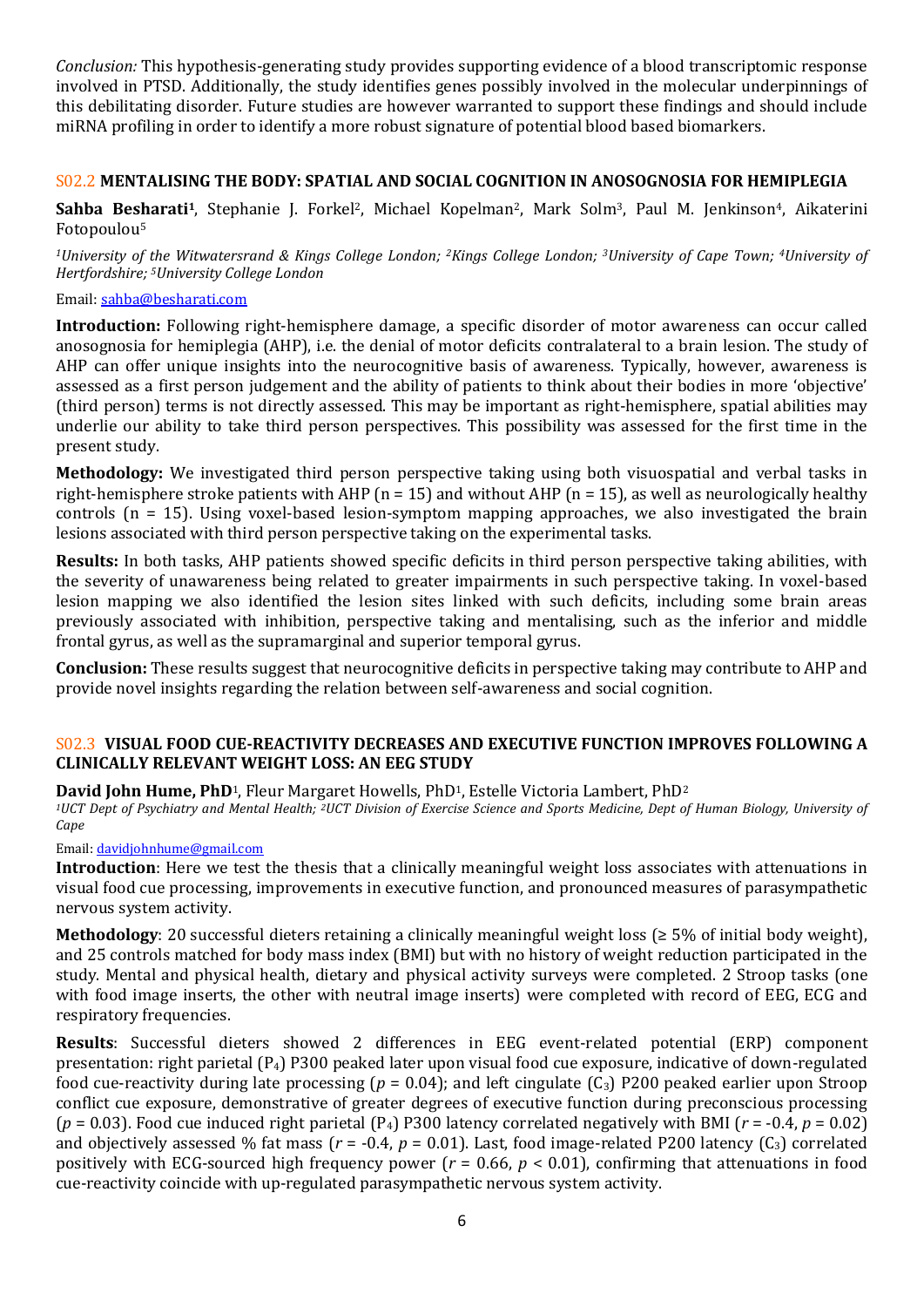**Conclusion:** Successful dieters show ERP indices indicative of astute executive functioning during preconscious attention, followed by food association network inhibition during maintained attention. Moreover, abated food-specific ERP components correspond with lower overall body adiposity, and peripheral measures indicate that weight loss maintainers experience lower levels of laboratory induced stress when presented with palatable visual food cues. These results underscore the importance of cognitive remediation for the effective treatment of persons with obesity.

# S02.4 **ACTION PLANNING IN HEALTHY POPULATIONS: A MOTOR TASK PARADIGM TESTING FOR IMPULSIVITY**

**Susanne Young**<sup>1</sup>, Justine Blampain<sup>2,3</sup>, Anneke Goudriaan<sup>5</sup>, Soraya Seedat<sup>1</sup>, Jacques van Hoof<sup>4</sup>, M.,

#### Kidd<sup>6</sup>, Yvonne Delevoye-Turrel<sup>2,3</sup>

*<sup>1</sup>Faculty of Medicine and Health sciences, Tygerberg Campus, Stellenbosch University; 2University of Lille Nord de France, F-59000 Lille, France; 3UDL3, URECA, F-59653 Villeneuve d'Ascq, France3; 4Momentum GGZ, Veldhoven, the Netherlands; 5Academic Medical Center, University of Amsterdam, The Netherlands; 6Centre for Statistical Consultation, Department of Statistics and Actuarial Sciences University of Stellenbosch, South Africa*

**Background:** Research shows that impulsive individuals may be more sensitive to time constraints and are less able to time their actions than non-impulsive people. Motor timing aspects of temporal processing, regulating the generation of timed motor responses, has received little interest in the study of impulsivity. The main question explored was whether impulsivity trait reflects in the timing of self-initiated actions in nonclinical populations.

**Methods:** Thirty seven participants were divided into two groups according to the mean impulsivity score obtained in the Stop Signal Test (SSRT). Individuals were tested at two times (week1 and 8), demographics were obtained, and four motor timing tasks were conducted (motor reactivity; motor synchronisation; distractibility; and cognitive control).

**Results:** No significant test retest variability was found for any of the motor tasks. No significant group differences were found in motor reactivity measures between high and low impulsive individuals. Significant differences were found on synchronisation abilities and distractibility. The high impulsivity group had larger inter response intervals at fast tempi (300ms, *p*<.01) and was less able to synchronize movements at slow tempi (900ms, *p*=.04). High impulsivity participants were also more distractible (*p=*.04) than low impulsive individuals. Additionally the high impulsivity group was found with significantly lower cognitive control after an error was made compared to the low impulsivity group.

**Conclusions:** This research shows that non-pathological impulsivity affects the strategic coordination of temporal processing of voluntary motor behaviour. As the motor timing test battery revealed high test-retest stability, it is now being applied to a substance use disorder study. This study explores the prognostic value of motor timing with regard to treatment outcome and relapse.

#### **SPECIAL LECTURE**

# **FORMS OF PLASTICITY IN MOTOR CIRCUITS INDUCED BY HEMODIALYSIS: BOLD-FMRI STUDY**

Saïd Boujraf<sup>1,2</sup>, Rachida Belaich<sup>1,2</sup>, Abdelkhalek Housni<sup>3</sup>, Mustapha Maaroufi<sup>1,3</sup>, Tarik Skalli<sup>4</sup>, Siham Tizniti<sup>1,3</sup>

*<sup>1</sup>Clinical Neuroscience Laboratory, Faculty of Medicine and Pharmacy, University of Fez; 2Department of Biophysics and Clinical MRI Methods, Faculty of Medicine and Pharmacy, University of Fez; BP. 1893; Km 2.200, Sidi Hrazem Road, Fez 30000, Morocco; 3Radiology and Clinical Imaging Department, University hospital of Fez, Morocco; 4Nephrology Department, University hospital of Fez, Morocco*

Email[: sboujraf@gmail.com](mailto:sboujraf@gmail.com)

**Introduction:** Recent studies demonstrated that hemodialysis in the context of chronic renal failure originates oxidative stress (OS) that is a known factor contributing to long-term complications of dialysis. Thus, multiple cellular defections are observed and might yield later various diseases such as cardiovascular disease and neurodegenerative diseases. Despite recent progress on the choice of hemodialysis membrane, hemodialysis sessions are still causing side effects on general health especially on brain function. This includes plasticity and functional control organization of the anatomical entities involved in the control of given function. The goal of this study is to demonstrate the basic neuroanatomical and neurophysiological changes induced by hemodialysis. Such impact on plasticity is studied in contexts of using two biocompatible hemodialysis membranes.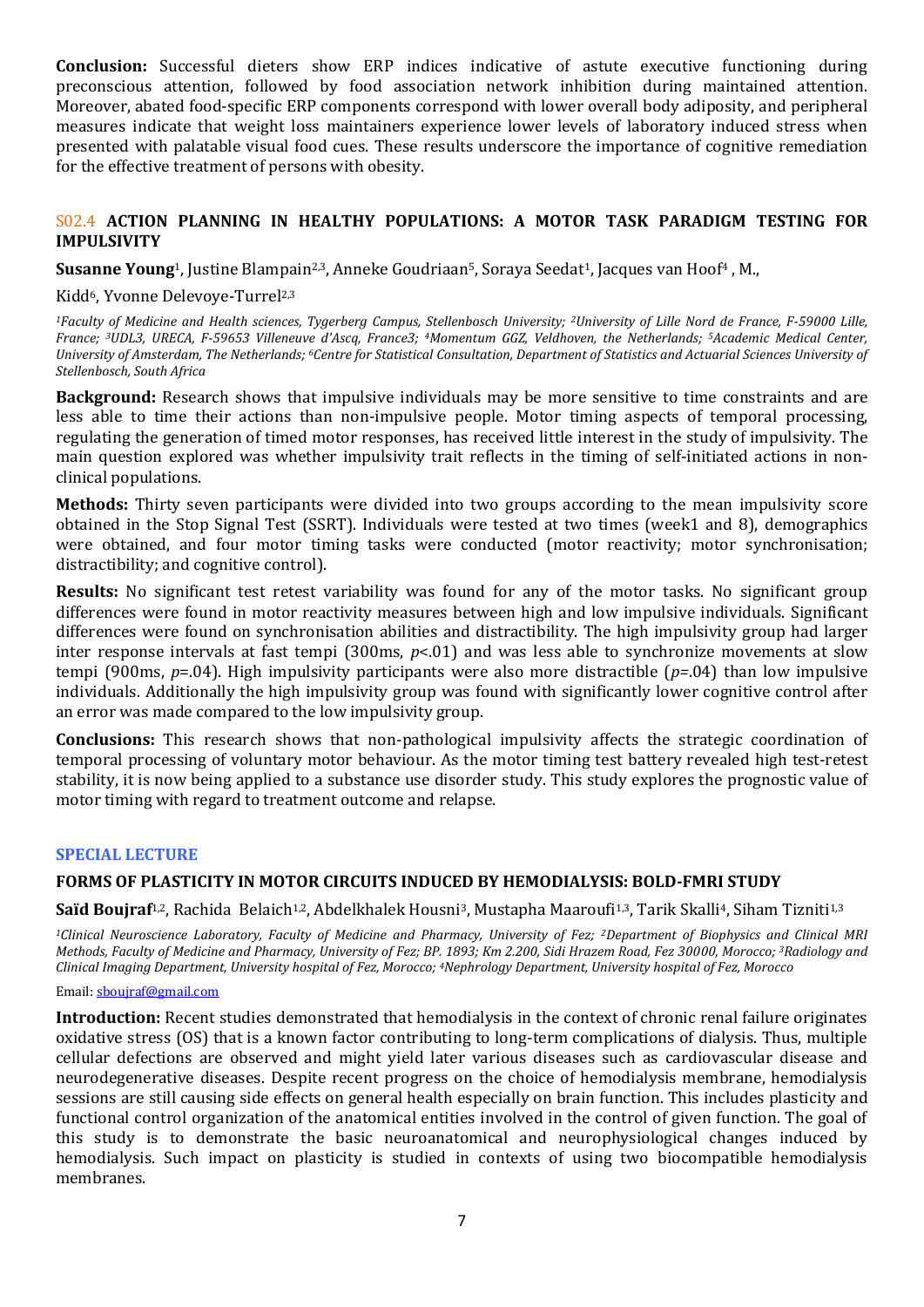**Methodology:** 12 male volunteers following chronic hemodialysis (HD) for more than 6 months were recruited. Diabetic, smoking and patients with episodes of infection or treatment with iron or erythropoietin injection were excluded. BOLD-fMRI was performed before and after HD using motor paradigm immediately before and after HD sessions; the fMRI data was processed using SPM12 package.

**Results:** The earlier biological results of this study showed that hemodialysis increases the oxidative stress in these patients. [Malondialdehyde before hemodialysis =  $3,550 \pm 0,580 \mu$ M vs. Malondialdehyde after hemodialysis =9,899± 8,367µM; p=0,002]. BOLD-fMRI revealed significant activation of the motor cortex, the BOLD signal in the activated site is inversely correlated with level of oxidative stress.

**Conclusion:** Hemodialysis raises the inflammatory state of the brain tissue reflecting increased oxidative stress, while it was expected to decrease considering the removal of free radicals responsible of oxidative stress by hemodialysis procedure. Hence, particular care must be paid to hemodialysis patients considering the long term impact on general health and brain tissues in particular.

# **EMOTION AND MOTOR ALTERATION IN CANNABIS ADDICTED HUMANS: BOLD-FMRI STUDY**

Saïd Boujraf<sup>1,2</sup>, Ismail Rammouz<sup>1,3</sup>, Amine Houate<sup>1,3</sup>, Mounir Jaafari<sup>1,3</sup>, Abdelkhalek Housni<sup>2</sup>, Rachida Belaïch<sup>1,2</sup>, Mustapha Maaroufi<sup>1,4</sup>, Mustafa al'Absi<sup>5</sup>

*<sup>1</sup>Clinical Neuroscience Laboratory, Faculty of Medicine and Pharmacy, University of Fez, Morocco; 2Department of Biophysics and Clinical MRI Methods, Faculty of Medicine and Pharmacy, University of Fez; Morocco; 3Addiction Center, Psychiatry Department, University hospital of Fez, Morocco; 5Radiology and Clinical Imaging Department, University hospital of Fez, Morocco; 5Behavioral Medicine Laboratories, Medical School, University of Minnesota, USA.*

Email[: sboujraf@gmail.com](mailto:sboujraf@gmail.com)

**Introduction:** Long term cannabis use has been expanding drastically over the last two decades and has become a major health issue worldwide. Recent studies demonstrate that brain complications in adults with cannabis use are associated with cognitive and emotional impairments, but little is known about the relationship between structural alterations and behavioral manifestations. Therefore studying the relationship between alterations of emotional system, in parallel with structural degenerative phenomena is very critical. Hence, the aim of this study is to demonstrate such alterations by making use of appropriate paradigms during BOLD-fMRI scans. Positive, negative and neutral emotions were examined, in relations with DTI and functional connectivity.

**Methodology:** 12 cannabis addicted patients volunteered for the study. Volunteers were fully healthy. However, any additional comorbidity was a strict criterion of exclusion, and a healthy general state was a must. All patients underwent BOLD-fMRI and anatomical MRI using both motor and emotional paradigm. The fMRI data was processed using SPM12 package. A sample of 12 age-matched controls was also included.

**Results:** The present results are based on preliminary analysis of behavioral and BOLD-fMRI data of 12 patients and 12 age-matched controls. Analysis of behavioral data showed an alteration of emotional abilities in cannabis addicted patients compared to controls. In addition, cannabis addicted patients appeared to display an altered motor state. Analysis of fMRI data revealed significant changes of activation within a large cortical network including motor cortex, prefrontal cortex and parietal cortex, and that emotional responses and BOLD signal were inversely correlated.

**Conclusion:** These preliminary findings demonstrate that the brain of cannabis addicted patients undergoes cognitive and emotional alterations that parallel silent structural degenerative phenomena. Although the causal mechanisms are still to be investigated, the fact that functional impairments can be detected in emotional, cognitive and motor domains calls for the development of preventive measures using neurobehavioral tools for this patient population, and even in at risk users.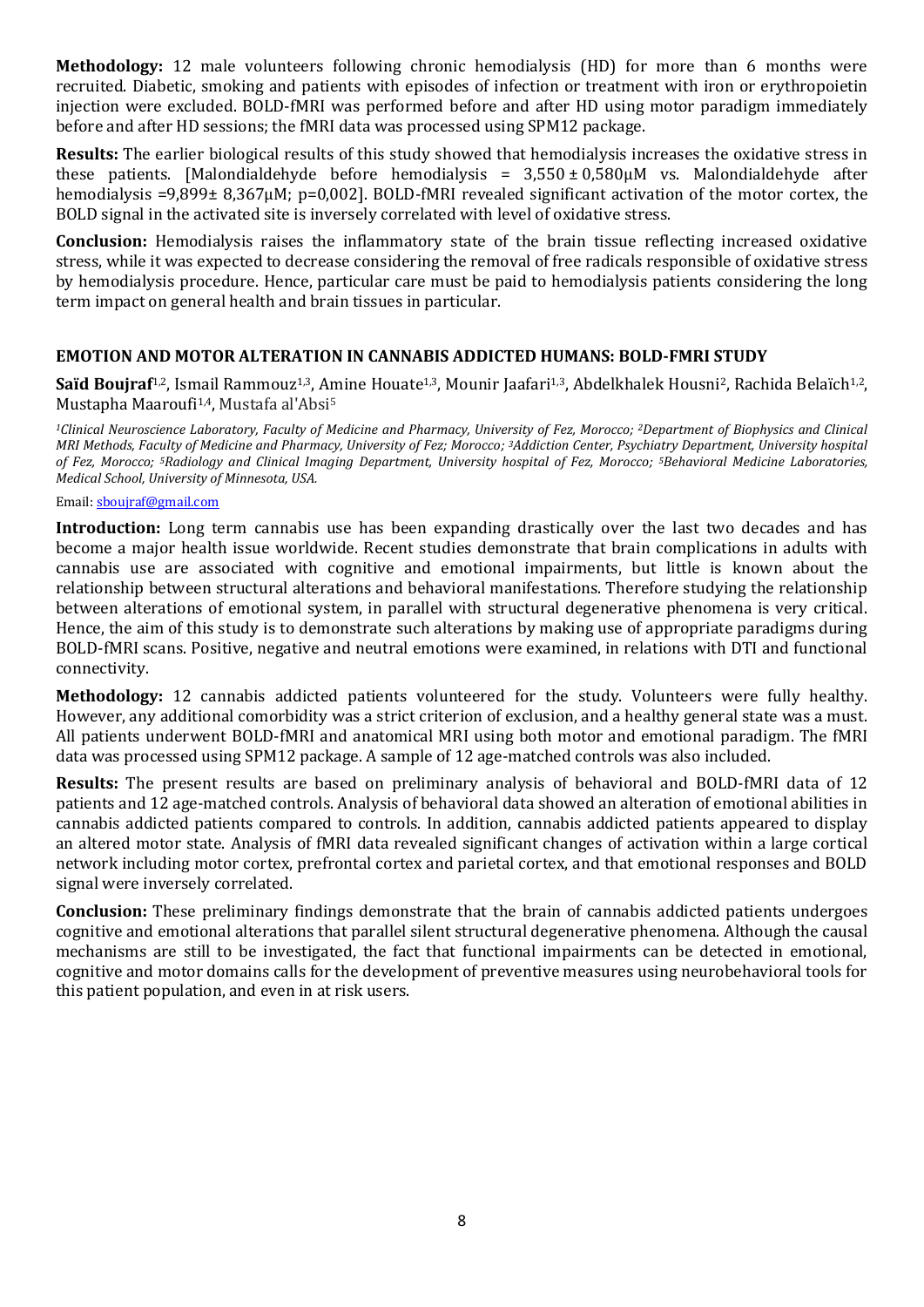# RF01.1 **A PILOT STUDY TO EVALUATE A TARGETED RESEQUENCING APPROACH FOR IDENTIFICATION OF PATHOGENIC MUTATIONS IN SOUTH AFRICAN PARKINSON'S DISEASE PATIENTS**

**Oluwafemi G. Oluwole,** William Haylett, Helena Kuivaniemi, Soraya Bardien

### *Stellenbosch University, South Africa*

**Background:** Parkinson's disease (PD) is a neurodegenerative disease that affects 1-2% of individuals over the age of 60 years. PD is one of the leading cause of disabilities globally. PD-causing mutations in genes such as *PARK2*, *PINK1*, *DJ-1*, *ATP13A2*, *SNCA*, *LRRK2, VPS35, EIF4G1* and *CHCHD2* have been identified and studied predominantly in European, American, North African Arab and Asian. Little is known about the genetics of PD in sub-Saharan Africa (SSA). Information from other populations might not represent SSA. Hence, further study is warranted. This study used a high-throughput next generation sequencing to screen for pathogenic mutations in candidates gene in South African PD patients.

**Methods:** Genomic DNA was extracted from seven blood samples and one saliva sample. The quality of the DNA was assessed using the Agilent Bioanalyzer 2100 and gel electrophoresis. The Ion AmpliSeq™ Neurological Research Panel (Thermo Fisher Scientific) comprising 751 genes was used and sequencing was done on an Ion-Torrent personal genome machine (PGM). Ion Reporter software 5.2 was used for data analysis.

**Results:** All samples produced sequencing reads of good quality. We found a high number of single nucleotide variations (SNVs) in all of the samples. In 11 PD genes, a total of 125 exonic SNVs were found. 67 SNVs in the black, 41 in the white and 17 in mixed ancestry patients. Of these SNVs, 111 were common SNPs, 14 were rare variants (MAF<0.01), while 6 variants were potentially pathogenic rare variants that are specific to black patients but their functional significance in PD needs to be elucidated.

**Conclusion:** This pilot study revealed that the Ion Ampliseq Neurological panel is a time and cost-effective method for the screening of sequence variants in DNA extracted from both blood and saliva samples. Black individuals appear to have more sequence variations in the 751 genes studied here.

# RF01.2 **THE ROLE OF THE IMMUNE SYSTEM IN BIPOLAR DISORDER TYPE 1**

# **Mary Mufford**

*University of Cape Town, South Africa* Email[: mffmar004@myuct.ac.za](mailto:mffmar004@myuct.ac.za)

**Introduction:** BD has a lifetime prevalence of 0.6 - 1% and is associated with significant health care costs, functional decline and high mortality rates. Heritability estimates of BD are high, suggesting a genetic component to the disorder. Molecular studies have revealed that the immune system may be involved in the aetiology of this disorder. The aims of this study were to identify variants in candidate genes related to the immune system and to establish whether these variants are associated with BDI in a South African cohort. The objectives were to i) select a list of BPD candidate genes, ii) genotype the candidate genes using SNaPshot™ mini-sequencing and iii) analyse the genotyping data with the appropriate statistical methods.

**Methods:** Candidate genes were selected based on significant findings from previous publications and an association with the immune system. A South African cohort consisting of 289 individuals (189 cases and 102 controls) of Caucasian and Mixed Ancestry was genotyped using SNaPshot™ mini-sequencing for the variants rs2239547, rs4332037 and rs16944 located in the genes *ITIH4*, *MAD1L1* and *IL-1B*, respectively. Genotyping was validated with direct cycle sequencing and logistic regression and M<sub>OLS</sub> was used to statistically anlayse the data.

**Results:** After Bonferroni correction for multiple testing only the *ITIH4* variant (rs2239547) remained significantly associated with BDI amongst individuals of Mixed Ancestry ( $p=0.014$ , OR=4).

**Conclusion:** The SNP rs2239547 may be associated with BDI. However, the nominal association identified in this study warrants replication in a larger cohort. Further investigation is necessary to determine the specific effects of these variants on gene expression of the respective genes.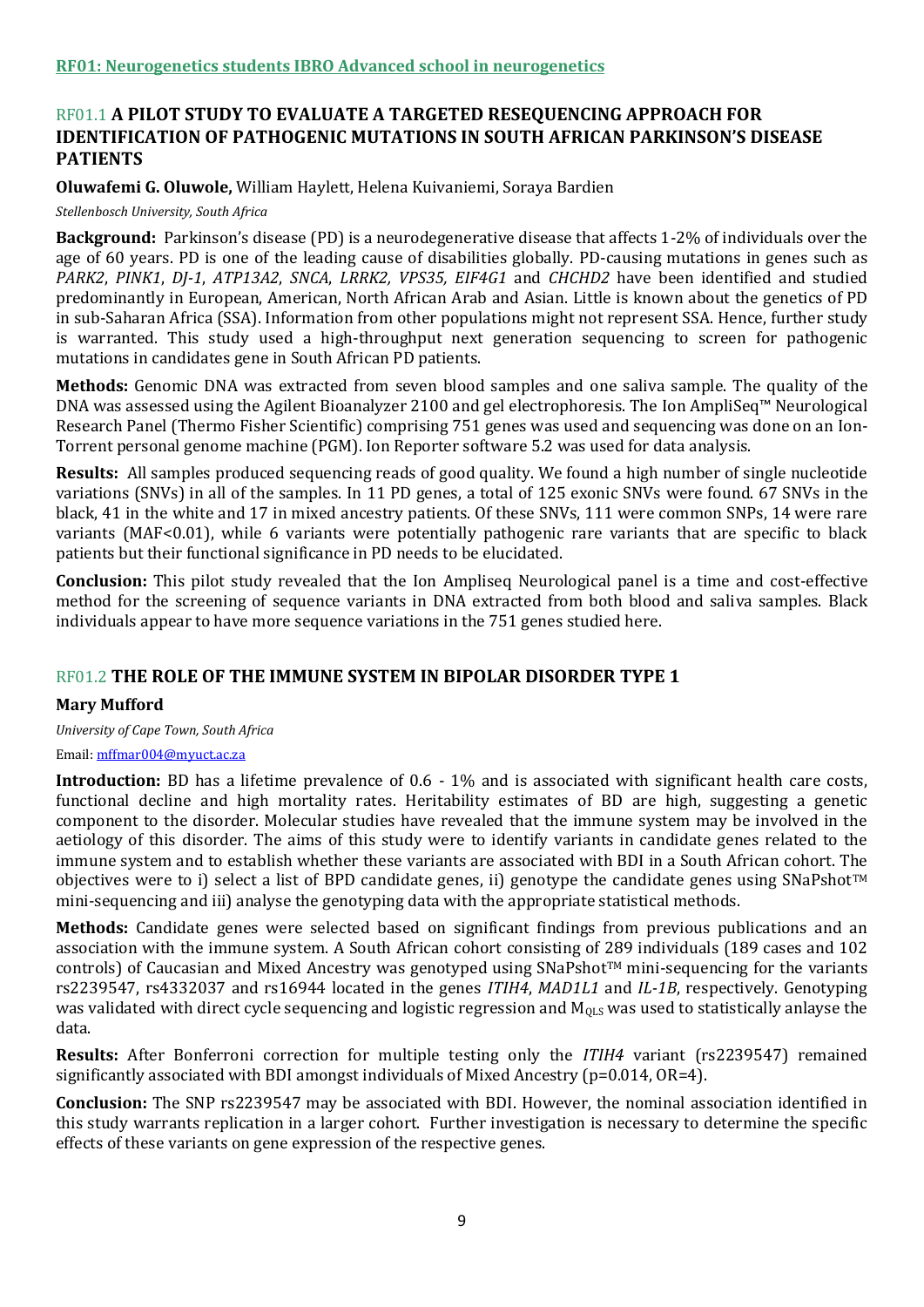# RF01.3 **WORKING MEMORY AND EYE MOVEMENT DEFICITS AMONG PATIENTS WITH SCHIZOPHRENIA: A COMPARISON WITH FIRST DEGREE RELATIVES AND HEALTHY CONTROL**

**Okewole Adeniran**, Somoye Edward, Ajogbon Daniel, Sodeinde Olanrewaju

*Neuropsychiatric Hospital, Aro Abeokuta, Nigeria*

#### Email[: niranokewole@gmail.com](mailto:niranokewole@gmail.com)

**Introduction**: Schizophrenia as a 'mega-phenotype' is commonly seen as too complex for effective biological study, hence the need for endophenotypes such as working memory and eye movement deficits. This study aimed to examine working memory and eye movement deficits among patients with schizophrenia, compared with their first degree relatives and healthy control.

**Methodology:** The study was conducted at the outpatient clinics of the Neuropsychiatric Hospital, Aro Abeokuta, Nigeria. Consenting patients [n=26] with diagnosis of schizophrenia were assessed using a sociodemographic questionnaire, the Working Memory Index (Digit Span and Letter Number Sequencing) of the Wechsler Adult Intelligence Scale, and the Eye Movement section of the Cambridge Neurological Inventory. The tests were also administered to one first degree relative of each patient [n=21], and to a group of healthy control [n=25].

**Results:** Significant difference was found between performance of schizophrenia subjects and healthy control on the digit span (p<0.001). Half (50%) of the schizophrenia patients had deficits in 'extent' of smooth pursuit eye movement (SPEM), compared with 9.5% of their first degree relatives and none of the healthy control (p<0.001). 61.5% of the patients had deficits in 'smoothness' of SPEM, compared with 19% of first degree relatives and 4% of healthy control ( $p<0.001$ ). Gaze impersistence with repeated deviation was found among 42.3% of patients, and none of the first degree relatives and healthy control (p<0.001). No differences were found with respect to smoothness, blink suppression and lateral movement of saccadic eye movements.

**Conclusion:** The study showed that patients with schizophrenia performed poorer on digit span than healthy control, and supports other reports of SPEM being a possible endophenotype for schizophrenia. The greater occurrence of deficits in extent and smoothness of SPEM among first degree relatives of schizophrenia patients compared to healthy control suggests a possible familial or genetic predisposition.

# RF01.4 **DIFFERENTIAL EXPRESSION OF BDNF AND ITS PRECURSOR PRO-BDNF IN COCAINE-INDUCED DRUG SEEKING BEHAVIOUR IN C57BL/6 MICE**

**Oualid Abboussi<sup>1</sup>**, Rivona Haricharan<sup>1</sup>, Mubashira Desai<sup>1</sup>, Musa Mabandla<sup>1</sup>, Willie Daniels<sup>1,2</sup>.

*<sup>1</sup>Discipline of Human Physiology, School of Laboratory Medicine and Medical Sciences, College of Health Sciences, University of KwaZulu-Natal, Durban, 4000, South Africa; 2School of Physiology, University of the Witwatersrand, Johannesburg, South Africa.*

Email: [oualid.ab@gmail.com](mailto:oualid.ab@gmail.com)

**Introduction:** The brain-derived neurotrophic factor (BDNF) and its precursor pro-BDNF activate different neural pathways and are inversely implicated in neural plasticity. Chronic exposure to cocaine is associated with an upregulation of BDNF. However, the expression of BDNF and pro-BDNF in brain regions that control basic motivational drives such as the thalamus and the hypothalamus remains undetermined.

**Methodology:** Cocaine-induced drug-seeking behavior in C57BL/6 mice was demonstrated by establishing a conditioned place preference to a distinctive location paired with cocaine. Cocaine (10 mg/kg) and/or saline were administered intraperitoneally during 10 consecutive days. BDNF and pro-BDNF mRNA and protein expression levels in the thalamus and hypothalamus were evaluated with real time PCR and western-blot respectively.

**Results:** The obtained results confirmed the cocaine-induced drug seeking behavior and showed an increased BDNF mRNA level and pro-BDNF protein level in the thalamus but no significant effect was found in the hypothalamus.

**Conclusion:** This data suggests that chronic exposure to cocaine in mice may alter motivational drive through an apoptotic mechanism that might be initiated by the increased pro-BDNF level in the thalamus.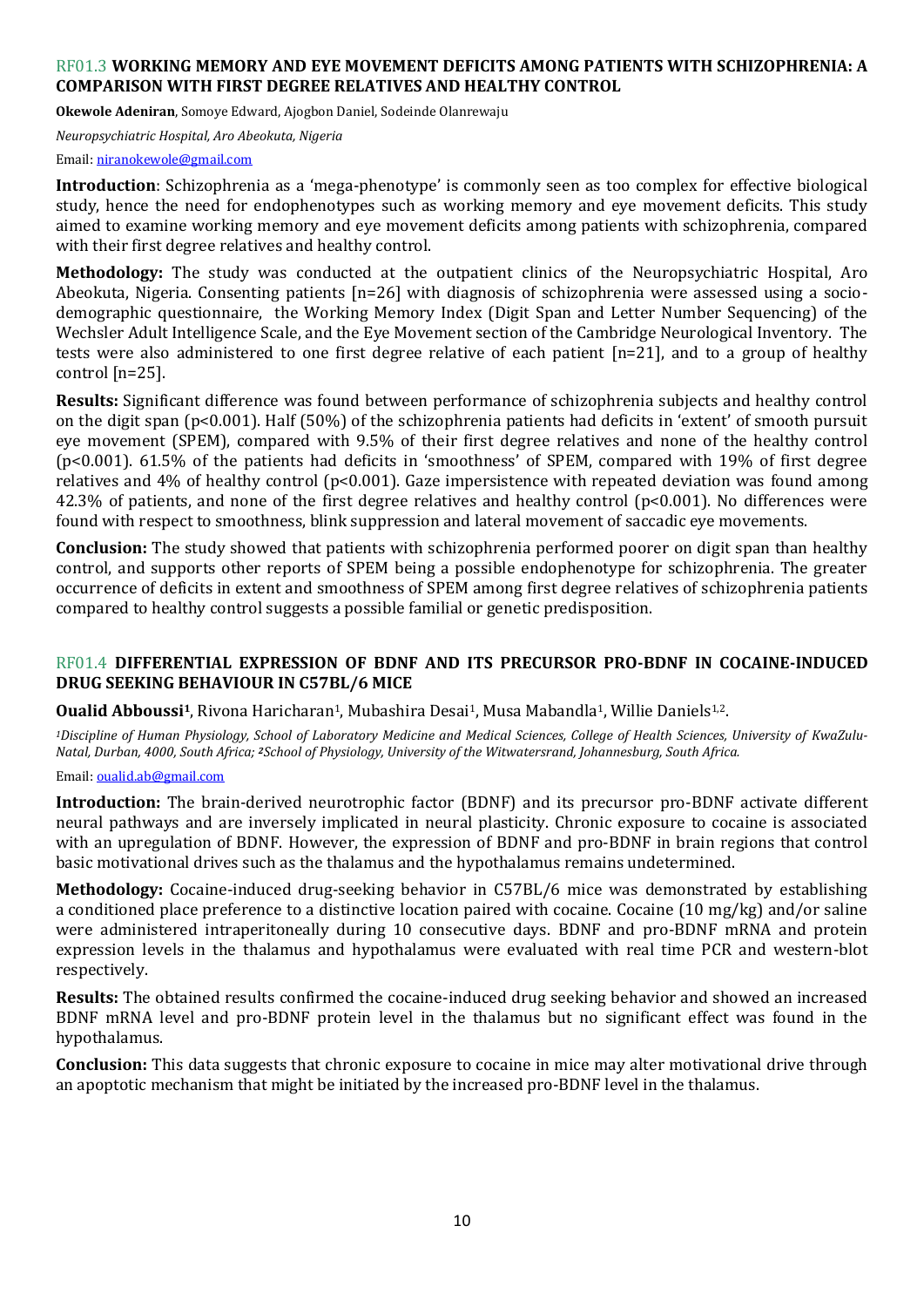# RF01.5 **A PHARMACOGENTIC ASSOCIATION STUDY OF THE CYP2D6\*17 POLYMORPHISM AND TARDIVE DYSKINESIA IN BLACK PSYCHOTIC PATIENTS ON TYPICAL ANTIPSYCHOTICS**

# **Masuka J**<sup>1</sup>, Khoza S<sup>2</sup>, Chibanda D<sup>1,2</sup>, Mangezi W<sup>3</sup> and Nhachi CFB<sup>2</sup>

*<sup>1</sup>Harare Central Hospital, Southerton, Harare, Zimbabwe; 2University of Zimbabwe, College of Health Sciences, Clinical Pharmacology Department, Avondale, Harare, Zimbabwe; <sup>3</sup>Parirenyatwa Hospital, Mazowe Street, Harare, Zimbabwe*

Email[: josiahmasuka@gmail.com](mailto:josiahmasuka@gmail.com)

**Introduction:** Tardive dsykinesia (TD) is a debilitating, intractable, hyperkinetic movement disorder which contributes to an increase in psychiatric morbidity. Reduced function *CYP2D6* alleles have been associated with TD pathogenesis amongst Caucasians and Asians, with *CYP2D\*4* and *\*6* and *CYP2D6\*10* being implicated in these races respectively. No similar study has been successfully conducted in black Africans. Our objective was to determine the relationship between TD and *CYP2D6\*17* (the major reduced function *CYP2D6* allele in Africans).

**Methodology:** AIMS scoring and *CYP2D6* genotyping were carried out on psychiatric patients exposed to typical antipsychotic medications in an unmatched case control study. A case of TD was defined as a patient with an AIMS score  $\geq 2$  in two body areas OR  $\geq 3$  in one body area

**Results:** A total of 18 cases and 32 controls made up the study sample.The sample's mean age was 36.9±12.0 years with median treatment duration of 7.0 years (range: 0.25 to 38 years). Multiple logistic regression revealed no significant association between TD and *CYP2D6\*17* (OR=0.252; 95% CI: 0.038 to 1.647; p=0.150). However, use of chlorpromazine (OR=5.754; 95% CI: 1.024 to 32.328; p=0.047) and age at treatment initiation (OR=1.146; 95% CI: 1.021 to 1.287; p=0.021) were independent predictors of tardive dyskinesia.

**Conclusion:** These findings suggest that there is no association between *CYP2D6\*17*and TD in African psychotic patients on typical antipsychotics. However, more studies with larger sample sizes are required to provide more definitive conclusions regarding the nature of the relationship betweenCYP2D6\*17 and TD.

# RF01.6 **POPULATION AGEING AND COGNITION IN A RURAL SOUTH AFRICAN POPULATION**

# **Cassandra Claire Soo1,** Michele Ramsay1,2, Stephen Tollman3, Lisa Berkman<sup>4</sup>

*<sup>1</sup>Sydney Brenner Institute for Molecular Bioscience, University of the Witwatersrand, Johannesburg; <sup>2</sup> Division of Human Genetics, School of Pathology, Faculty of Health Sciences, University of the Witwatersrand, Johannesburg; 3 MRC/Wits Rural Public Health and Health Transitions Research Unit (Agincourt), School of Public Health, University of the Witwatersrand, Johannesburg; 4 Center for Population and Development Studies, Harvard T.H. Chan School of Public Health*

#### Email[: cassandra.soo@wits.ac.za](mailto:cassandra.soo@wits.ac.za)

**.** 

**Introduction:** In South Africa, we hypothesise that the health burden due to cognitive decline in ageing populations is increasing as life expectancy increases. Genetic variation influences healthy ageing and cognitive decline. Genomic association studies on ageing and cognition have primarily been performed in populations of European origin and are largely unexplored in Africans. African genetic diversity may help to find common and rare variations which may influence both the rate of decline and dementias including susceptibility to Alzheimer's disease. Evaluating the prevalence of cognitive decline is challenging due to variability in diagnostic criteria of cognition tests, geography of the sample population, cultural and lifestyle differences between rural and urban environments, language, literacy and level of education.

**Methodology:** This study is nested in the HAALSI<sup>1</sup> cohort in Agincourt, Mpumalanga. A comprehensive dataset is available on 3500 Shangaan South Africans aged between 40 and 90 years. This includes an IQCode for diagnosis of dementia and Alzheimer's disease, demographic and health related data, anthropometry and blood and urine biomarkers. In addition, data on physical activity, diet and education will be analysed for associations with cognitive phenotypes and genetic variation.

**Results:** Preliminary data show that education is a major influence on cognitive performance in this population; while a relationship with hypertension and diabetes is discernible. It is apparent that variables such as obesity, smoking and SES should be considered as moderators in genomic association tests. These results will form the basis of a larger study titled, 'Genetic and environmental factors associated with cognitive decline and the dementia spectrum in an ageing South African population.'

<sup>1</sup> Health and Aging Study in Africa cohort MRC/Wits Rural Public Health and Health Transitions Research Unit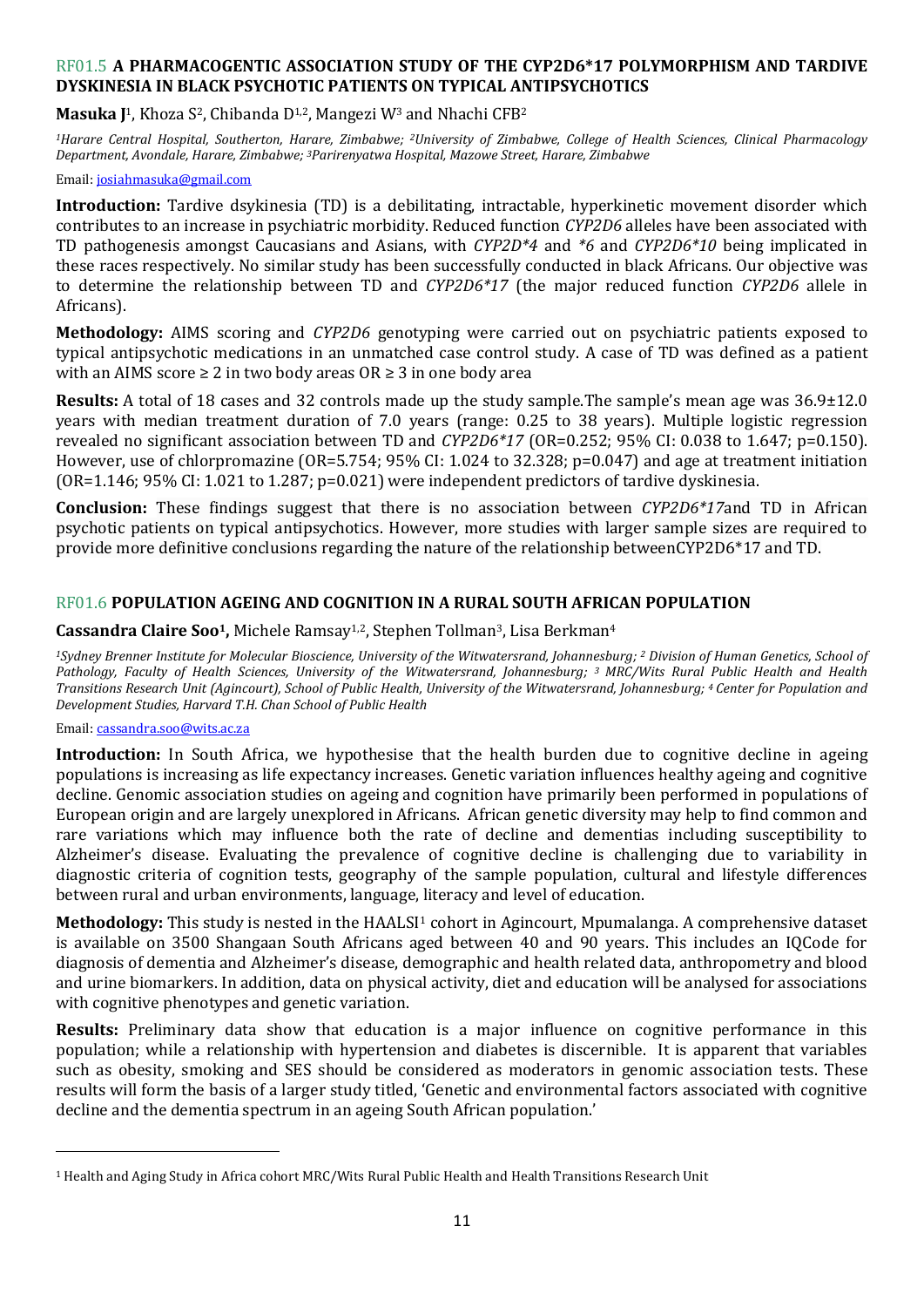**Conclusion:** We plan to examine several candidate genes and pathways as well as telomere length to better understand the mechanisms and pathways involved in age-related cognitive decline. Regions of interest include APOE, FOXO, proinflammatory pathway genes and genes linked to anaemia.

# RF01.7 **FINE-MAPPING OF ANTIPSYCHOTIC RESPONSE GWAS REVEALS NOVEL REGULATORY MECHANISMS**

**Ellen S Ovenden**1, Britt I Drögemöller1\*\*, Lize van der Merwe1, Bonginkosi Chiliza2, Laila Asmal2, Robin A Emsley<sup>2</sup>, Louise Warnich<sup>1\*\*</sup>

*<sup>1</sup>Department of Genetics, Stellenbosch University, Stellenbosch, South Africa; 2Department of Psychiatry, Stellenbosch University, Tygerberg, South Africa*

#### Email address[: elleno@sun.ac.za](mailto:elleno@sun.ac.za)

\*\* Current address:Department of Paediatrics, University of British Columbia, British Columbia, Canada

**Introduction:** Schizophrenia treatment response is highly heritable, yet poorly understood. Recent studies show that noncoding variation displays regulatory effects on disease and the treatment thereof, however most studies relate function to the closest gene without investigating regulatory potential. This study aimed to investigate the potential functionality of previously implicated noncoding variants on schizophrenia treatment response.

**Methodology:** The variation within regions identified from previous GWAS examining antipsychotic treatment response was analysed using recently developed predictive tools to determine regulatory potential. Prioritised variants were assessed for association(s) with antipsychotic treatment outcomes in a South African first episode schizophrenia (FES) cohort (n = 103).

**Results:** Both *in silico* and subsequent association results implicated an important relationship between regulatory variants, expression of three genes (*MANBA*, *COL9A2*, and *NFKB1*), and schizophrenia treatment outcomes. Three of these rSNPs were significantly associated with poor post-treatment outcomes in the negative symptom domain (rs230493: *P* = 1.88 x 10-6; rs3774959: *P* = 1.75 x 10-5; rs230504: *P* = 1.48 x 10-4).

**Conclusion:** This study has thoroughly investigated previous antipsychotic GWAS findings to pinpoint variants that likely play a causal role in poor treatment outcomes. The regulatory variants identified in this study suggest novel roles for *MANBA* and *COL9A2* in antipsychotic response, and confirm the significance of immune regulation in schizophrenia.

# **RF02: Neuroimaging students IBRO Advanced school in Neuroimaging**

# RF02.1 **METABOLIC ACTIVITY IN BRAIN TUMORS ASSESSMENT USING MAGENTIC RESONANCE SPECTROSCOPY**

**Badreeddine Alami**<sup>1,2,3</sup>, Saïd Boujraf<sup>1,2</sup>, Anass Lahlou Mimi<sup>1,3</sup>, Youssef Lmrani-Alaoui<sup>1,3</sup>, Meryem Boubbou<sup>1,3</sup>, Mustapha Maaroufi<sup>1,3</sup>

*<sup>1</sup>Clinical Neuroscience Laboratory, Faculty of Medicine and Pharmacy, University of Fez, Morocco; 2Department of Biophysics and Clinical MRI Methods, Faculty of Medicine, University of Fez, Morocco; 3Radiology and Clinical Imaging Department, University hospital of Fez, Morocco*

**Introduction:** The aim of this study is to assess the usefulness of magnetic resonance spectroscopy (MRS) data in differentiation of brain tumors and nonneoplastic diseases mimicking brain tumor on regular MRI. Additionally we illustrated MRS usefulness to characterize cerebral glioma grading.

**Methodology:** This study included 51 patients aged from 6 months to 65 years with expansive brain process; the study lasted from February 2012 to September 2016. All data was acquired using a 1.5 Tesla MRI system (Sigma, General Electric; Milwaukee, United States). The examination protocol included T2 and T1-weighted images, FAIR, diffusion weighted images b-factor  $1000 \text{ mT/m}^2$ , and T1 images after contrast bolus injection. Multi voxel MR spectroscopy was performed using a spin-echo mode sequence (SE) with intermediate TE of 144 ms and short TE of 35 ms. The identified metabolites included N-acetylaspartate (NAA) at 2.0 ppm, creatine (Cr) at 3.0 ppm, choline (Cho) at 3.2 ppm, lipid at range between 0.7 and 1.3 ppm, lactate at 1.3 ppm and myoinisitol at 3.5 ppm. Calculated ratios included Cho/NAA and Cho/Cr.

**Results:** Identified brain expansive processes on MRI were organized in groups including: Secondary (Metastatic) Neoplasms (n= 3): that demonstrated elevated signals of lipid, lactate, and choline and reduced or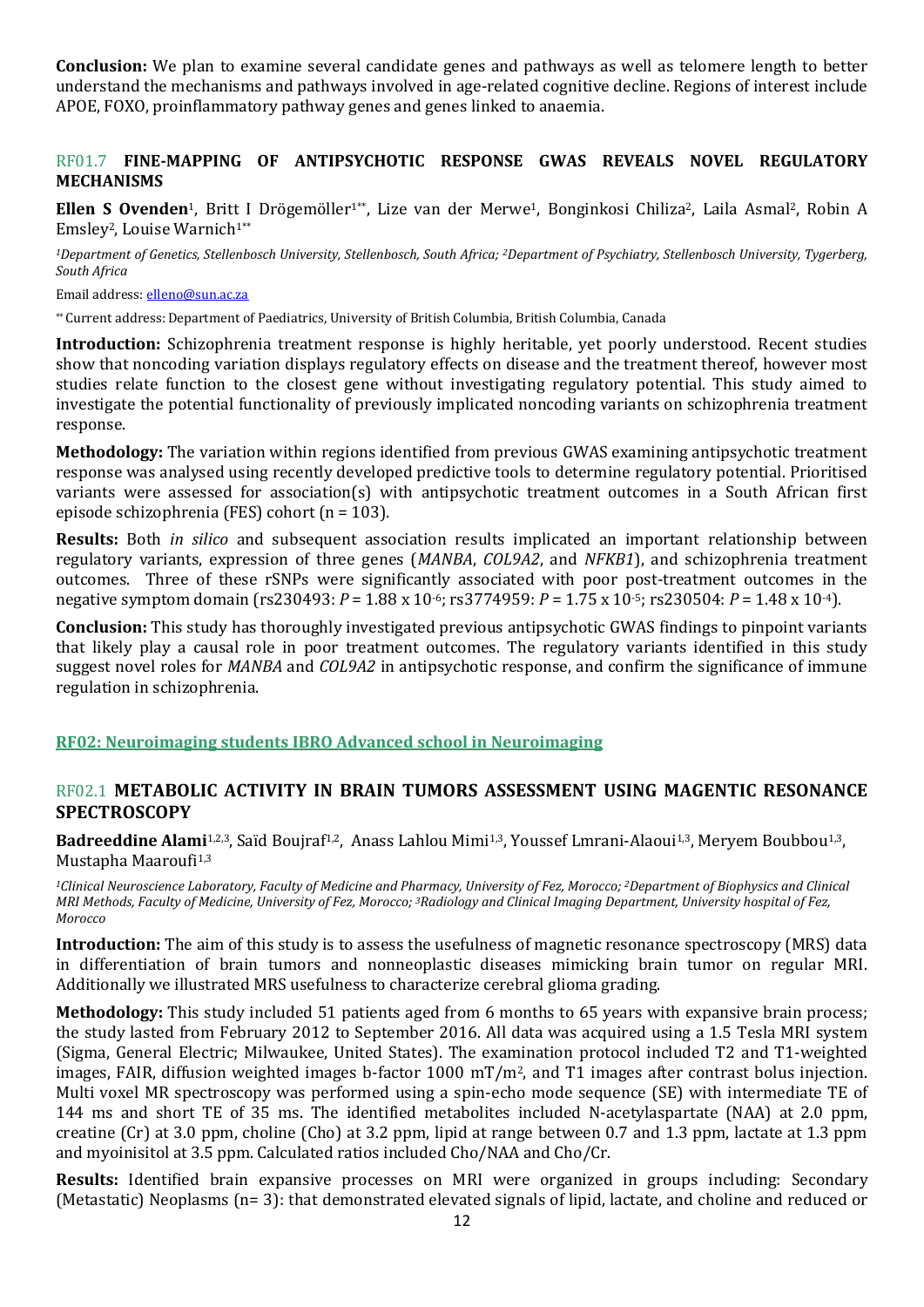absent NAA signal. Primary central nervous system lymphoma (n=3): that showed increased choline and decreased NAA with reversed choline and creatinine ratio. Low grade glioma (n=12): that expressed low choline level and increased Cr peak, Cr and Cho peaks were almost at equal level (Cho/Cr ratio: 1.0) with absence of lactate and lipids. Glioblastama (n= 19): exhibited an increased Cho peak, decreased creatine peak with Cho/Cr [> 2, d](http://www.besancon.fr/index.php?p=171)ecreased NAA peak, Lac peak was the highest with double-peaked. Tumefactive demyelinating Lesions (n= 4): showed slight decrease of NAA peak, absence of lactate peak, and elevated of choline peak. Tuberculous abscesses  $(n= 4)$ : demonstrated high lipid and lactate peaks with no peaks for amino acids. Leukodystrophie: included Canavan's disease (n= 1) with increased NAA resonance peak with NAA/Creat > 4.4. it included also others (n= 6): that showed an elevated Cho/Cr, decreased NAA/Cr and elevated Cho/NAA ratios were the dominant finding. Ischaemia (n= 3): that showed an increased Lac peak.

**Conclusion:** MRS provides information on biochemical processes in brain tissue which occur before possible visibility in structural images. Therefore MRS was elected a non-invasive method for diagnosis and grading of brain tumors. In addition, the analysis of metabolite peaks and their ratios in MR spectra provides useful additional information for identification of CNS lymphoma, demyelinating processes, ischemic and metabolic brain diseases.

#### RF02.2 **YIELD OF REPEATED INTERMITTENT EEG FOR SEIZURE DETECTION IN CRITCALLY ILL ADULTS**

#### **Fogang YF**<sup>1,2\*</sup>, Legros B<sup>1</sup>, Depondt C<sup>1</sup>, Mayroudakis N<sup>1</sup>, Gaspard N<sup>1</sup>

*<sup>1</sup>Neurology Department, Hôpital Erasme, Brussels , Belgium. 808, Route de Lennik, 1070 Anderlecht; 2Neurology department, Fann teaching hospital, Dakar Senegal, Avenue Cheikh Anta Diop, POBOX: 5035* 

Email*:* [yanfogang@yahoo.fr](mailto:yanfogang@yahoo.fr)

**Introduction:** Seizures are common in critically ill patients and its prevalence can exceed 30% in neurointensive care unit (ICU). Continuous EEG monitoring (cEEG) is the goal standard for seizure detection in critically ill patients. To determine the yield of intermittent EEG (iEEG) to detect critically ill adult patients with seizures and to identify the factors that affect this yield.

**Methodology:** We retrospectively analyzed cEEG data and medical records from 977 consecutive critically ill patients undergoing cEEG. We included those presenting at least one electrographic seizure during the first 24 hours of cEEG. Patients with hypoxo-ischemic encephalopathy were excluded. We reviewed for seizure six 30 minutes epochs on cEEG selected at H0, H3, H6, H12, H18 and H24.

**Results:** Seizures occurred in 10.75% (105/977) of patients. Level of consciousness was impaired in 79 (75%) of patients, with 42 (40%) in coma. Review of the H0 epoch on cEEG permitted to detect seizure in 61(58%) patients. These figures increased to 70 (67%), 75 (71%), 91(87%) and 97 (92%) patients for a sampling every 24, 12, 6 and 3 hours respectively (p=0.02). Frequency of seizures on cEEG was the only factor significantly affecting the probability of seizure detection. Sampling every 6 hours revealed seizures in all patients with more than six seizures per 24 hours.

**Conclusions:** iEEG repeated every 6 hours can accurately detect patients presenting seizures, especially when seizure frequency is greater than six per 24 hours. These findings have practical implications for electrographic seizure detection in critically ill patients in settings lacking cEEG.

# RF02.3 **COMPARATIVE BRAIN CT PERFUSION PARAMETERS IN HIV-SEROPOSITIVE ADULTS WITH AND WITHOUT NEUROCOGNITIVE IMPAIRMENT IN NIGERIA**

**Godwin Ogbole**, Abiodun Adeyinka, Christina Sammet, Adesola Ogunniyi, Ann Ragin, Babafemi Taiwo

#### *University of Ibadan, Nigeria*

**Background:** Neurocognitive disorder (HAND) as a complication of Human Immunodeficiency Virus (HIV) infection affect more than two million people in Nigeria. Despite increasing access to treatment and use of highly active antiretroviral therapy (HAART), the prevalence of HAND continues to rise and has been associated with cerebrovascular disease (CVD) and brain perfusion abnormalities. The cerebral hemodynamics of HAND in a homogeneous black population is unknown. The aim of this study is to comparatively quantify global and regional cerebral blood flow parameters in neurocognitively impaired and unimpaired HIV-infected individuals in an observational cohort study in Nigeria.

**Methods:** Twenty-four, age and sex matched individuals from the Ibadan Cohort on NeuroAids (ICON) with and without neurocognitive impairment had Brain CTP. Imaging was performed with a 64-slice Toshiba CT scanner.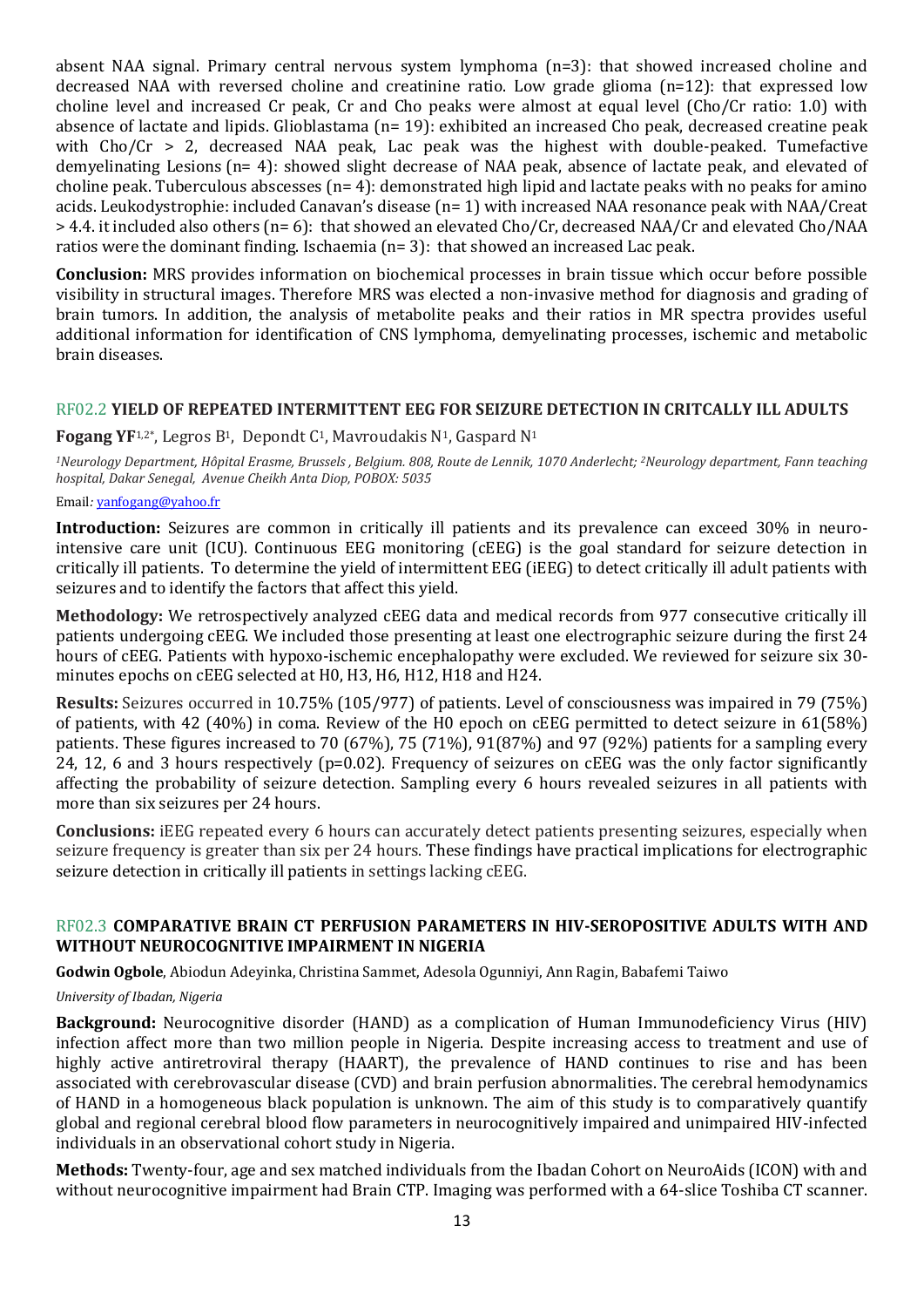Regional CBV, CBF and MTT relative to the basal ganglia (BG) were evaluated in cerebral cortices as well as in white matter areas. Correlations of CBV, CBF, MTT values with immunologic and neurocognitive data will be analyzed.

**Results:** Preliminary findings of CBV, CBF, MTT ratios in the cerebral cortices of cognitively impaired Individuals compared to controls will be presented. Demonstration of HAND patients MTT, CBV, CBF and TTP ratio values in the all cortices and basal ganglia will show differential flow measurements. Cognitively unimpaired subject's ratios of cerebral and basal ganglia values will be compared with values of unimpaired individuals. The significant correlations of CBV, CBF, MTT values and CD4 T cell count or viral load will be shown.

**Conclusions:** Brain CT perfusion allows the assessment of African HAND patients at different stages cerebral dysfunction. Racial differences may influence cerebral perfusion parameters in HAND patients stimulating further research in genomic implications of differential cerebral perfusion in HIV.

# RF02.4 **THE EFFECT OF EARLY ABSTINENCE FROM METHAMPHETAMINE ON BRAIN METABOLITES USING 1H-MAGNETIC RESONANCE SPECTROSCOPY (1H-MRS)**

**Antoinette Burger**, Samantha Brooks, Dan J Stein, Fleur M Howells

*Department of Psychiatry and Mental Health, Faculty of Health Sciences, University of Cape Town*

#### Email[: antburger@gmail.com](mailto:antburger@gmail.com)

**Introduction:** Methamphetamine (MA) use, using proton magnetic resonance spectroscopy (1H-MRS), has been shown to reduce neuronal integrity and viability, and reduced metabolism of cellular membranes. Previous 1H-MRS studies on MA dependence have investigated short-term (3-9weeks) and long-term (20+weeks) effects of MA abstinence. This <sup>1</sup>H-MRS MA dependence study investigated the acute (<2weeks) to short-term (<6weeks) effects of MA abstinence.

**Methods:** Adult MA dependent (n = 31) and healthy-matched control participants (n = 22) underwent 2Dchemical shift imaging 1H-MRS (TR2000ms, TE30ms), voxels included bilateral frontal white matter (FWM), anterior cingulate (ACC), and dorsolateral prefrontal cortices (DLPFC). Control participants were scanned only once. MA dependent participants underwent scanning twice: (1) when acutely abstinent from MA use, 1.5±0.6 weeks (n=31), and (2) after short-term MA abstinence of  $5.1\pm0.8$  weeks (n=22). Metabolite concentrations, relative to Creatine with Phosphocreatine (Cr+PCr), extracted were *n*-acetyl-aspartate (NAA), *n*-acetylaspartate with *n*-acetyl-aspartyl-glutamate (NAA+NAAG), glutamate (Glu), glutamate with glutamine (Glu+Gln), *myo-*inositol (Ins), and glycerophosphocholine with phosphocholine (GPC+PCh).

**Results:** *Acute abstinence from MA*, compared with controls, showed: decreased NAA and NAA+NAAG for left DLPFC; and decreased GPC+PCh for left FWM. *Short-term abstinence from MA*, compared to controls, resulted in: decreased NAA and NAA+NAAG for left DLPFC; decreased GPC+PCh for left FWM; and decreased NAA and increased Ins were found for right ACC. Several 1H-MRS correlates were found with duration of MA use and age of initial MA use during acute and short-term abstinence. *Over time, from acute to short term MA abstinence*, differences included: decreased NAA and NAA+NAAG in right ACC and right FWM; and decreased Ins in left FWM were found.

**Conclusion:** Our findings support decreased neuronal integrity and viability with MA use. This is the first study to show the presentation of neuroinflammation from acute to short-term MA abstinence. These data may provide insight to management of MA dependent user recovery.

# RF02.5 **COGNITIVE OUTCOMES OF INFANTS POST-HIVE INFECTION: AN EVENT-RELATED POTENTIAL STUDY**

#### **Michael Kihara**

*United States International University – Africa, Kenya.* 

#### Email[: mkihara@usiu.ac.ke](mailto:mkihara@usiu.ac.ke)

**Introduction:** Children exposed to the human immune-deficiency virus (HIV) are at increased risk for neurodevelopmental impairments in cognitive, language, motor, and socio-behavioral skills. The outcome of these children in sub-Saharan Africa may be particularly poor due to lack of anti-retrovirals. Further, a lack of robust assessment techniques in rural Africa could result in poor assessment of outcome.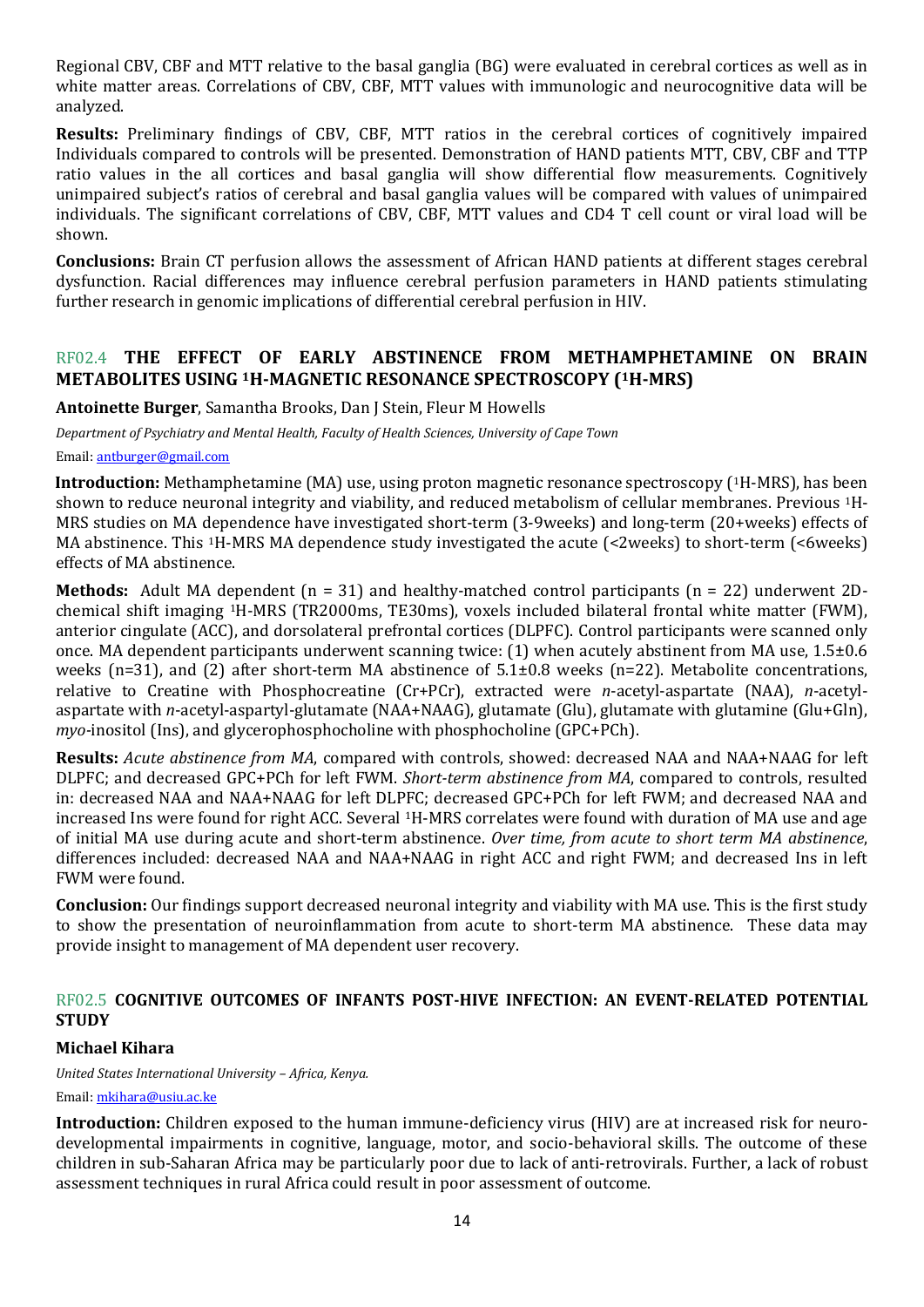**Methodology:** A study of 50 HIV exposed children aged between 6 and 35 months born of HIV positive mothers was conducted to examine how their brain event-related potential components in response to novel stimuli compared with those of age-matched community controls.

**Results:** The results showed HIV infected children had longer P1 latencies compared to controls [main effect of Diagnosis, F (1, 78) = 17.093, p< 0.001] suggesting that children exposed to HIV processed novelty differently than unexposed children. There was a developmental trend of decreasing P1 amplitudes with age in the control group but this was not evident in the HIV exposed children. Further, an interaction of Diagnosis by Age showed that this effect was particularly pronounced in younger children. The P2 latency did not reveal any diagnosis related differences but there were larger P2 amplitudes associated with the frequent stimuli in children infected with HIV compared to community controls.

**Conclusions:** These results suggest that children exposed to HIV may have difficulties with novelty processing associated with cognitive slowness, possibly due to disruption in the functions of the superior temporal cortices. This may suggest poorer cognitive outcomes in the HIV exposed group.

# RF02.6 **BRAIN COMPUTER INTERFACES IN CONTROLLING PROSTHETIC / ORTHOTIC HANDS**

### **Abdul-Khaaliq Mohamed**

*University of the Witwatersrand, South Africa* Email[: abdul-khaaliq.mohamed@wits.ac.za](mailto:abdul-khaaliq.mohamed@wits.ac.za)

Brain computer interfaces (BCI) can restore some essential hand functionality in motor-impaired patients by processing electroencephalography (EEG) waveforms in order to control a prosthetic or orthotic hand. However, current implementations only allow limited functionality and degrees of freedom. This paper attempts to discriminate the EEG associated with the novel combination of wrist extension and flexion, finger extension and flexion and the tripod pinch in both left and right hands individually in a four-class BCI problem. Real and imagined movement data was recorded from healthy test subjects. Independent component analysis (ICA) was used as a spatial filter, while a time-frequency technique extracted features from the mu and beta EEG frequency range. Single-stage 4-class classifier architecture was compared to two-stage 4-class architecture. Artificial neural networks, support vector machines, Mahalanobis distance clustering, and a group classifier were compared. It was found that the two-stage group classifier produced the highest results. The average accuracies obtained for real and imagined movements were 68 % and 62 % respectively. These results validate the possibility of multiclass EEG discrimination for hand movements and suggest the existence of different underlying neural mechanisms that control wrist and finger movements. This is an important step towards allowing a BCI to control more degrees of freedom of a prosthetic or orthotic hand.

# RF02.7 **ACTIGRAPHY IN THE ASSESSMENT OF SLEEP PATTERNS IN SICKLE CELL DISEASE PATIENTS CAMEROON (SUB-SAHARAN AFRICA)**

Njamnshi A.K., **Ngarka L.,** Nfor L. Njamnshi, Seke Etet P-F., Mbong E.N., Chokote E., Njoh A., Fonsah J.Y., Koki Ndombo P., Muna WFT. *University of Yaounde, Cameroon* Email[: lngarka@yahoo.com](mailto:lngarka@yahoo.com)

**Background**: Sleep disorders have been reported to be more common Sickle Cell Disease (SCD) patients than controls in Western countries, but almost no data exist on the subject in Africa. This study sought to characterize sleep patterns in SCD patients using actigraphy, a validated and user-friendly sleep study tool.

**Methodology**: 13 SCD children and 13 age and sex-matched controls wore wrist actigraphs for a minimum of 72hrs and kept a sleep diary. Actigraphy data was analyzed with Action4® and MATLAB® software. Data on total sleep time, sleep onset latency (SOL), sleep cycle mesor, acrophase, amplitude, inter-daily stability (IDS), intra-daily variability (IDV) and F-ratio were collected, analyzed and reported.

**Results**: SCD patients took significantly shorter time to fall asleep than controls (mean SOL: 75±15.35 versus 113.41±11.79 minutes, p=0.02), and slept significantly shorter (mean SOL: 422.66±33.24 versus 528.75±24.10 minutes, p=0.0084). In addition, they also displayed a lower sleep ratio (0.593±0.045 versus 0.424±0.044, p=0.0071), and less frequent night awakenings (14±1.47 versus 20.42±2.29, p=0.014). But for the mesor (156.27±4.34 and 142.55±4.55, respectively for SCD and controls, p=0.02), cosinor rhythmometry was not significantly different for both groups for the acrophase time, amplitude, the F-ratio and goodness of fit.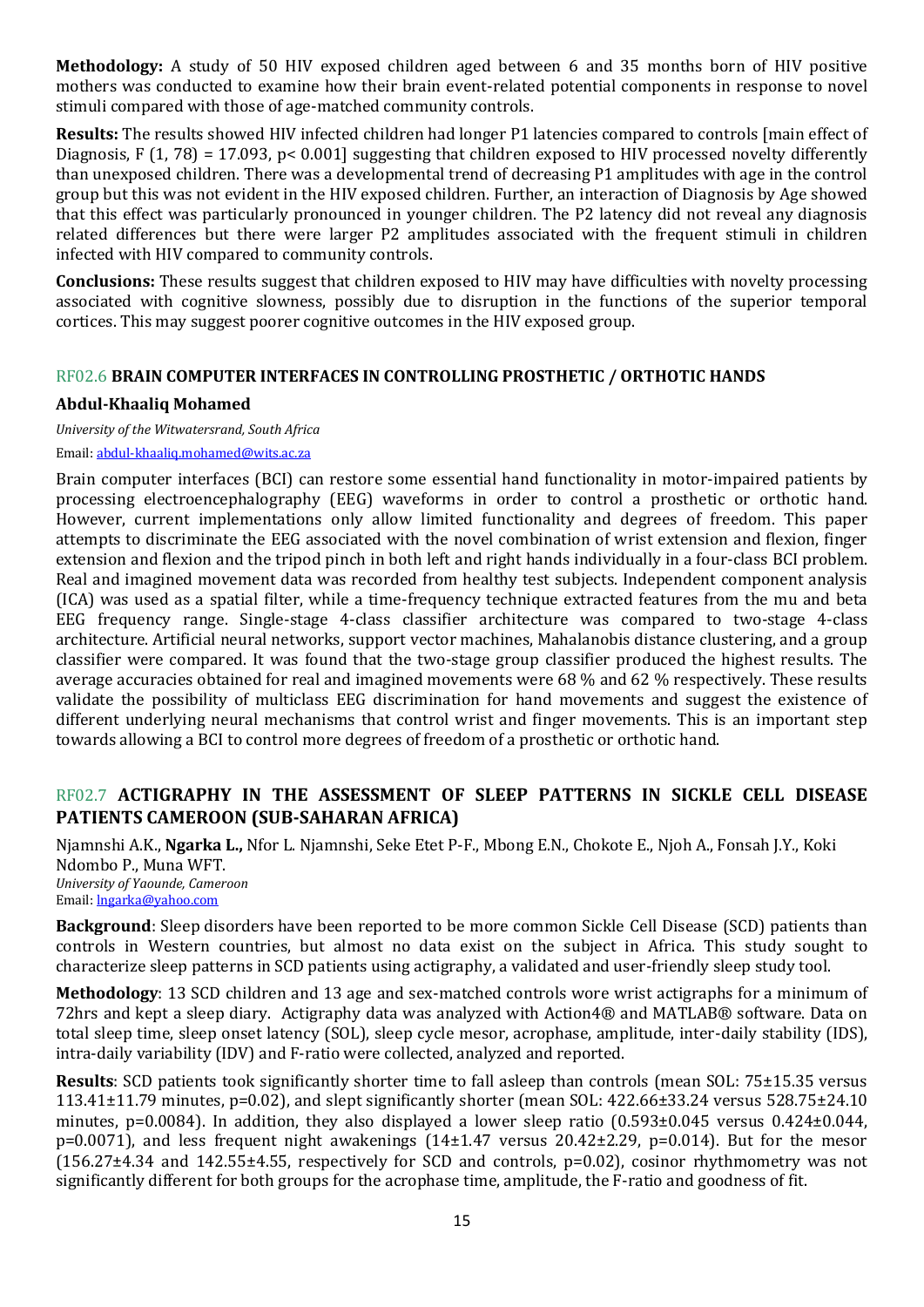**Conclusion**: This is the first report in Cameroon showing that sleep and circadian rhythm disorders that are common in SCD patients, can be easily characterized using actigraphy. We propose the use of actigraphy in routine sleep evaluation in SCD patients after validation of the technique.

# **POSTER PRESENTATIONS**

# P1 **BEHAVIOURAL AND EMOTIONAL COMORBIDITY OF ACUTE SEIZURES IN YOUNG KENYAN CHILDREN: A POPULATION-BASED STUDY**

**Symon M Kariuki<sup>1\*</sup>, Amina Abubakar<sup>1,2,3</sup>, Martha Kombe<sup>1</sup>, Michael Kazungu<sup>1</sup>, Rachael Odhiambo<sup>1</sup>, Alan Stein<sup>3</sup>** and Charles RJC Newton<sup>1,2,3</sup>

*<sup>1</sup>KEMRI-Wellcome Trust Research Programme, Kilifi, Kenya; 2Department of Public Health, Pwani University, Kilifi, Kenya; 3Department of Psychiatry, University of Oxford, Oxford, UK*

Email[: skariuki@kemri-wellcome.org](mailto:skariuki@kemri-wellcome.org)

**Background:** Acute seizures in young children in Africa may be associated with poor behavioural and emotional problems. It is unclear if behavioural and emotional comorbidities of acute seizures are related to the seizures, or shared genetic susceptibility and neurological damage.

**Methods:** We conducted a population-based study on 3,273 young children aged 1-6 years on the Kenyan coast to examine the relationship between acute seizures and behavioural and emotional problems, and to determine the factors associated with the comorbidity. Prevalence of behavioural and emotional problems was derived from the inverse link of a logit model. Generalised linear models were used to measure the independent association between acute seizures and behavioural and emotional problems, and to determine associated risk factors. Sobel-Goodman mediation tests were used to perform mediation analysis.

**Results:** The crude prevalence of total behavioural and emotional problems was 30% (95%CI, 20%-43%) for children with acute symptomatic seizures and 25% (95%CI, 15%-38%) for those with febrile seizures; being greater than for those without seizures (11% (95%CI, 11%-12%); Chi-squared p≤0.001). Behavioural and emotional scores were higher in acute seizures than in those without seizures (Cohens *d*=0.44 (95%CI, 0.30- 0.59)). Acute seizures were associated with total behavioural and emotional problems (risk ratio (RR)=1.92 (95%CI, 1.34-2.77)) after accounting for sociodemographic and medical confounders. The proportion of total effects of acute seizures on behavioural and emotional problems mediated by epilepsy was small (15.3% (95%CI, 4.5-34.9%)). Among children with acute seizures, important risk factors for mental health comorbidity included family history of febrile seizures (RR=3.36 (95%CI, 1.34-8.41)) for total problems, repetitive acute seizures (β=0.36 (95%CI, 0.15-0.57)) for externalizing problems and focal acute seizures (RR=1.80 (95%CI, 1.05-3.08)) for internalising problems.

**Conclusion:** Acute seizures are associated with substantial behavioural and emotional problems, which should be assessed and addressed in children with these seizures in this rural area of Kenya.

# P2 **THE PATHWAY TO ELUCIDATING BIPOLAR DISORDER GENETICS**

**Hannah-Ruth Engelbrecht**; Dr Shareefa Dalvie; Professor Raj Ramesar

#### *Division of Human Genetics, University of Cape Town*

**Introduction:** Bipolar disorder (BD) is both a clinically and genetically complex disease. It is has a global prevalence of approximately 3%, and has serious effects on the lives of those who must live with it. BD is also known as manic-depressive disorder, as it is a fluctuation of mood episodes that cycle between mania and depression. These mood fluctuations may have a serious impact on an individual's ability to function, and yet there is no consensus with regards to the genetic origins of the disease. Genome-wide association studies (GWAS) have begun to establish associations of risk variants with small effect sizes at play in BD, and research is turning to the biological pathways that may be involved. This study has used whole genome sequencing data and a bioinformatics approach to identify variants in BD members of a family in an attempt to identify potential pathways that may have a role in this debilitating disorder.

**Methodology:** Whole genome sequences of 4 BD-affected family members were used for pathway analysis, as a means of observing what biological processes may underlie the disorder. Several platforms, KOBAS 2.0, DAVID, and WebGestalt, were used. Candidate variants will be selected following pathogenicity prediction, and comparisons to previously-associated genes from GWAS studies.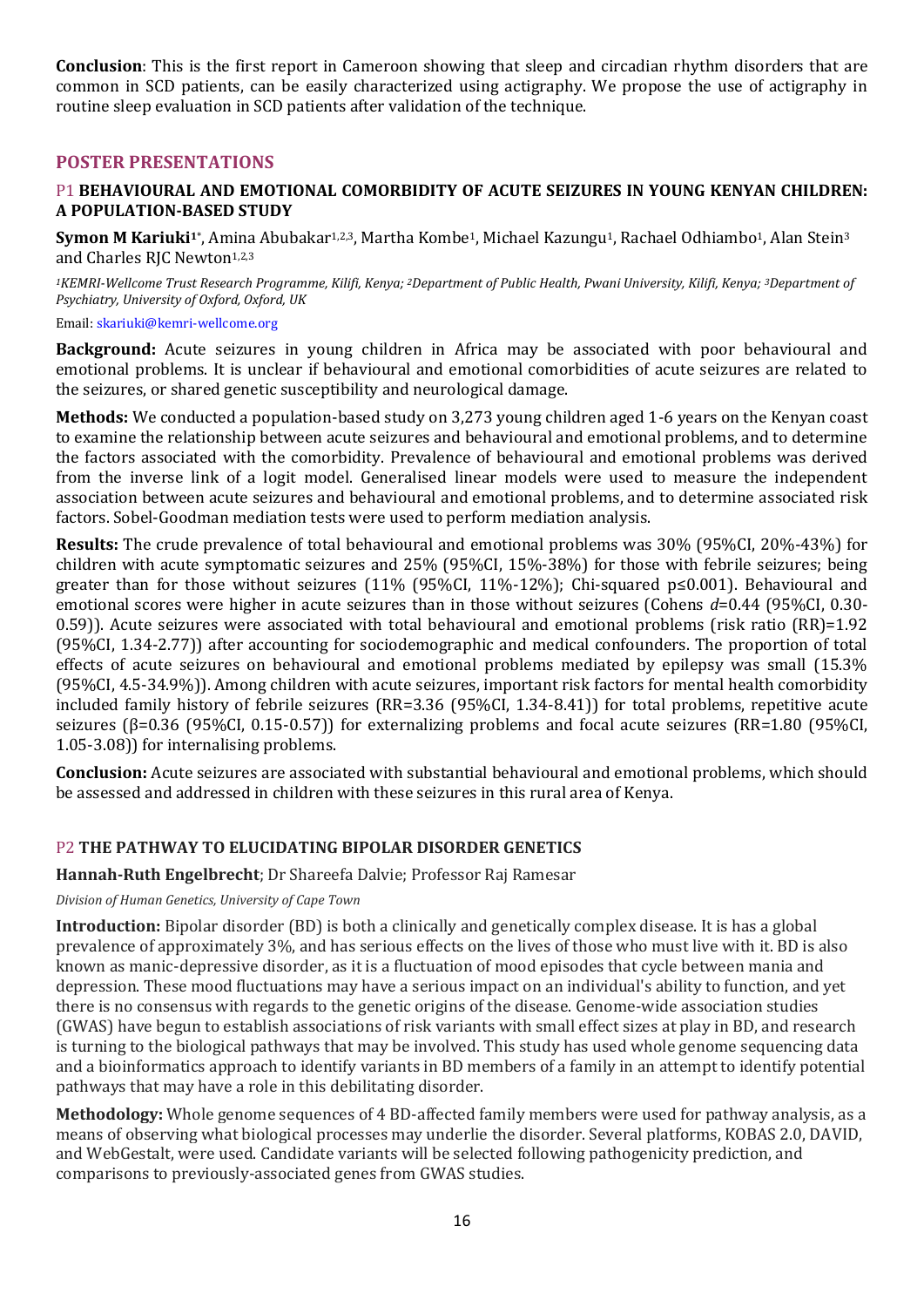**Results:** Pathway analysis has indicated the influence of metabolic pathways, neuroprogression, and immune pathways in the BD-affected family members.

**Conclusion:** Thus far, BD has remained an enigmatic disorder due to its complexity, but the advent of bioinformatics technology allows for research on a system-scale, rather than a sole focus on one gene at a time. The pathways discovered in this study have been implicated previously in this disorder, and give some insight into the nature of BD as an illness.

# P3 **CLINICAL PROFILE OF CHILDREN EPILEPSY WITH HEREDO-FAMILIAL FEATURES AND GENETIC TRANSMISSION HYPOTHESES IN CONGOLESE ENVIRONMENT**

**Lufuluabu Kanda Hilaire**1; Hutu Kabamba1; Lukusa Tshilobo2,3; Kayembe Kalula1; Okitundu Luwa1. <sup>1</sup>Department of Neurology, University of Kinshasa; 2Department of Pediatrics, University of Kinshasa; 3Human Genetics, University KU LEUVEN.

**Introduction:** Epilepsy is a worldwide disorder that can affect people at any age. About 50 million people suffer worldwide, including 10 million in Africa. The causes are multifactorial, with genetic factors involved in 40% of the cases. In sub-Saharan Africa, 6-60% of the cases are linked to family history.

**Methodology:** We performed a cross – sectional study which focused on children aged  $0 - 17$  year suffering from epilepsy. Family trees were analyzed using the criteria of various genetic diseases transmission modes including autosomal dominant mode, autosomal recessive mode, transmission X-linked and NOVO mutation.The study was conducted from March 2014 to June 2015 in three hospitals of Kinshasa.

**Results:** Children under investigation had an average age of 63,5±50,5 months. We noted a male predominance in 61.2% against 38.8% for females, with sex ratio M/ F of 1.57, that in all children. In the group of 252 epileptic children, the sex ratio M / F was 1.6 while it was 1.3 in epileptic children with epilepsy and hérédofamilial history and 1.7 in those without a history record. The average onset age of the first seizure was  $33,53\pm37,51$ months. Generalized seizures were the most frequent. Heredofamilial cases were characterized by lower frequency of multiple daily seizures. The signs of epilepsy with family history were mostly recorded at the second degree. The autosomal recessive mode predominates. Cognitive disorders were the most common associated with epilepsy.

**Conclusion:** This study describes the main clinical features of childhood epilepsy with hereditary family background in the Kinshasa area. These features comprise lower frequency of multiple daily attacks, epileptic family history, especially in the second degree and the prevalence of autosomal recessive mode.

### P4 **EPIGENETIC ALTERATIONS ATTRIBUTABLE TO CHILDHOOD TRAUMA EXPOSURE AND ADULT OUTCOMES: A SYSTEMATIC REVIEW**

<sup>1</sup>\* **J. Nöthling**, <sup>1</sup> S. Malan-Muller, <sup>1</sup> S. Seedat, <sup>2</sup> N. Abrahams, <sup>1</sup> S.M.J. Hemmings

<sup>1</sup>Department of Psychiatry, Stellenbosch University; <sup>2</sup>Gender and Health Research Unit, South African Medical Research Council Email[: janinothling@sun.ac.za](mailto:janinothling@sun.ac.za)

**Introduction:** Multiple, chronic and repeated trauma exposure in childhood is associated with adverse outcomes in adulthood such as re-victimisation and the onset and severity of various mood, anxiety, personality and substance disorders. Biological mechanisms have been proven to partake in the development of psychiatric disorders following trauma exposure and epigenetic modification is a plausible mechanism mediating environment and biological interaction. This study aimed to review the current literature on epigenetic modifications related to childhood trauma and adult mental health outcomes and to determine areas in need of further research.

**Methodology:** We reviewed the current literature up to September 2016 in five databases (PubMed, Web of Science, EBSCO host and SCOPUS) with several keywords related to epigenetic changes and childhood adversity. Animal studies, non-original research and studies based on mental health outcomes in participants younger than 18 years of age were excluded.

**Results:** Fifty-four articles were selected. Most of the studies investigating candidate genes found significant differences in methylation profiles between participants with and without childhood trauma. The candidate genes investigated included: brain-derived neurotropic factor *(BDNF),* glucocorticoid receptor/Nuclear Receptor Subfamily 3, group C, Member 1 *(NR3C1)*, FK506 binding protein *(FKBP5),* serotonin transporter / Solute Carrier Family 6 *(SLC6A4),* D2 dopamine receptor *(DRD2),* and oxytocin receptor *(OXTR).* Differences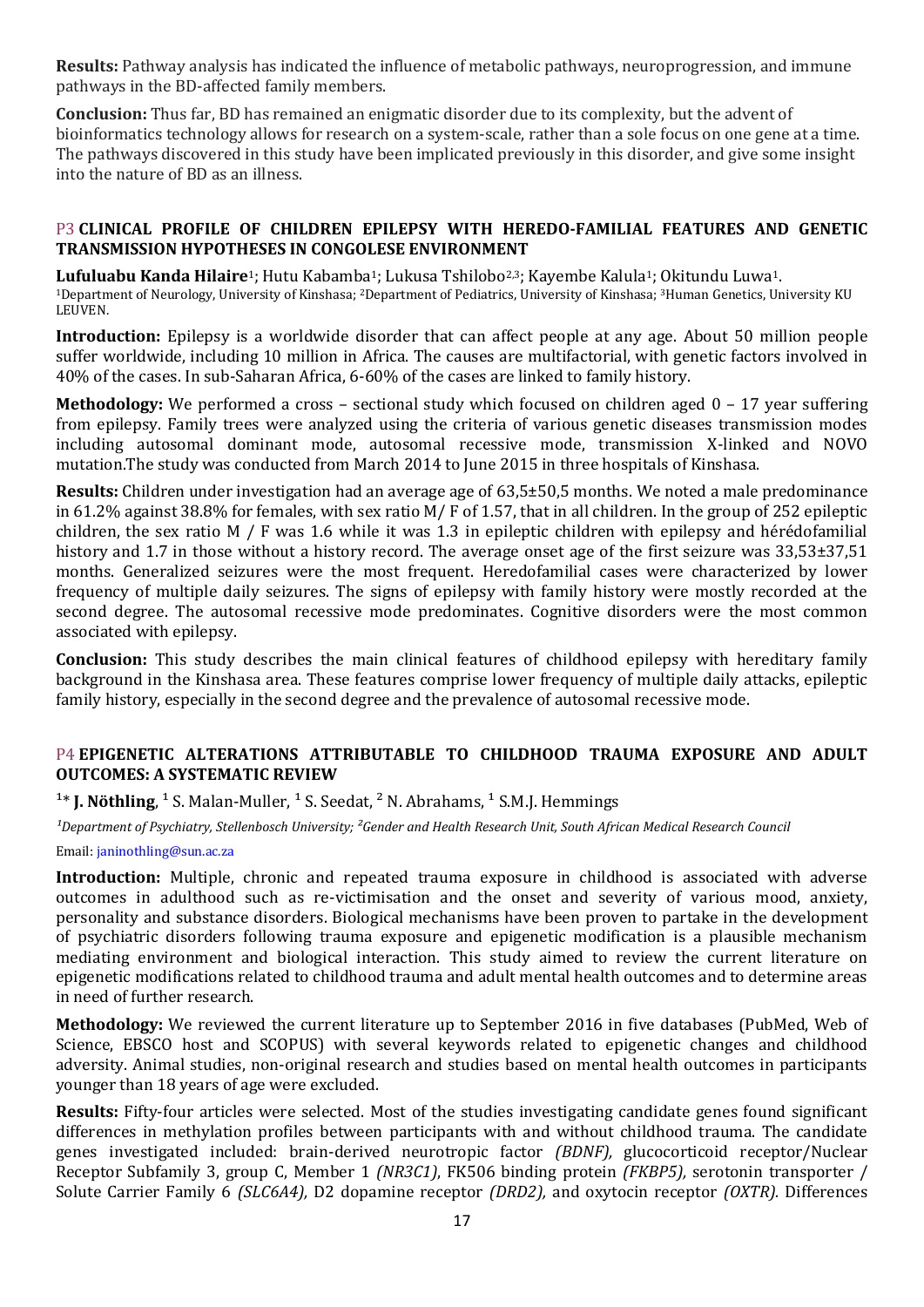between the epigenetic profiles of participants with and without childhood trauma were also identified in genome-wide studies.

**Conclusion:** Differentially methylated genes were predominately related to neurochemicals, brain and neuronal development, the immune system and the Hypothalamic-Pituitary-Adrenal axis (HPA-axis). Childhood trauma may increase risk for a number of different types of psychological disorders and further research is needed to determine the pathways associated with childhood trauma and differential adult mental health outcomes.

### P5 **ASSESSMENT OF ALCOHOL USE DISORDERS AMONG GENERAL MEDICAL OUT-PATIENTS**

**Adetunji Obadeji1,** Lateef O. Oluwole1, Mobolaji U. Dada1, Adedotun S. Ajiboye<sup>2</sup>

*<sup>1</sup>Department of Psychiatry, Ekiti State University/Ekiti State University Teaching Hospital, Ado-Ekiti, Ekiti State, Nigeria: 2Clinical Psychology Unit, Ekiti State University Teaching Hospital, Ado-Ekiti, Ekiti State, Nigeria*

Email[: doctunjioba@yahoo.com](mailto:doctunjioba@yahoo.com)

**Introduction:** Most alcohol-related harm is attributable to hazardous/harmful drinking. However, primary care setting has been identified as key for the reduction of alcohol-related harm, with General practitioners playing a significant role. The study aimed at identifying pattern of, and factors that are associated with Alcohol Use Disorders (AUDs) among General out-patients (GOP).

**Methodology:** Two hundred and forty five (245) participants were selected through a random sampling from a GOP population aged 18 to 65 years over a three months period. A pre-tested, semi-structured questionnaire, incorporating socio-demographics and the diagnoses made by the attending Physician was administered. The participants also completed the AUDIT questionnaire and the PHQ 9. A score of 8 and above for men; and score 7 and above for female on AUDIT indicated alcohol use disorders. Data were analyzed with SPSS version 16.

**Results:** The prevalence of AUDs among the population of general out-patients was 9.7%. The AUDIT scores of the participants range from 0-29 with a mean of 1.3 (SD=4.08). AUDs were significantly associated with gender, level of education, occupational class and the presence of significant depressive symptoms (p< 0.05). There was no statistically significant association between AUDs and participant age, employment status, marital status, religion and medical diagnoses.

**Conclusion:** The prevalence of AUD among population studied was lower compared with similar study in similar setting. AUDs were predicted by gender, lower education level, occupational group and the presence of significant depressive symptoms mostly in the mild to moderate form. The fact that those with lower education engaged more in manual works such as driving, bricklaying, laborers and similar occupations may have encourage use of alcohol as an "enhancer" . Identifying the group at risk in clinical setting may go a long way in reducing the adverse effect of AUDs in our society.

# P6 **TRACE ELEMENTS AND FERRITIN STATUS OF INDIVIDUALS IN LOCAL METAL INDUSTRIES IN IBADAN, OYO STATE**

**Adeleye Osimhiarherhuo⃰,** Akinduko Damilola, Oyebamiji Bukola, Akinosun Olubayo

*University of Ibadan, Nigeria.*

Email[: osiadeleye@gmail.com](mailto:osiadeleye@gmail.com)

**Introduction:** The adverse health effects associated with exposure to toxic heavy metals in the environment is a matter of serious concern globally. Accumulating evidence also indicates that work place exposure leads to generation of free radicals which when accompanied by inadequate antioxidant leads to an increase in oxidative stress. These risks are particularly enhanced in developing countries where there is often little information on the safe handling or transportation of chemicals in industry and agriculture.

**Methodology:** This study was carried out therefore to determine the levels of free radicals generated and oxidative stress status of thirty-seven metal workers and thirty-six non-exposed control subjects (age and sex matched) resident in Ibadan. Ten (10) mls of venous blood was collected from each subject into heparinized bottle and this was used to determine Cadmium (Cd), lead (Pb), zinc (Zn) and Manganese (Mn). They were analyzed using Atomic Absorption Spectrophotometer (AAS).

**Results:** There were significant increases in Lead  $(0.0159 \pm 0.0029 \mu g/L)$  and Mn  $(31.92 \pm 7.79 \mu g/dL)$  in the exposed group and significant decrease in Ferritin (96.38  $\pm$  8.22 µg/L) in the exposed group.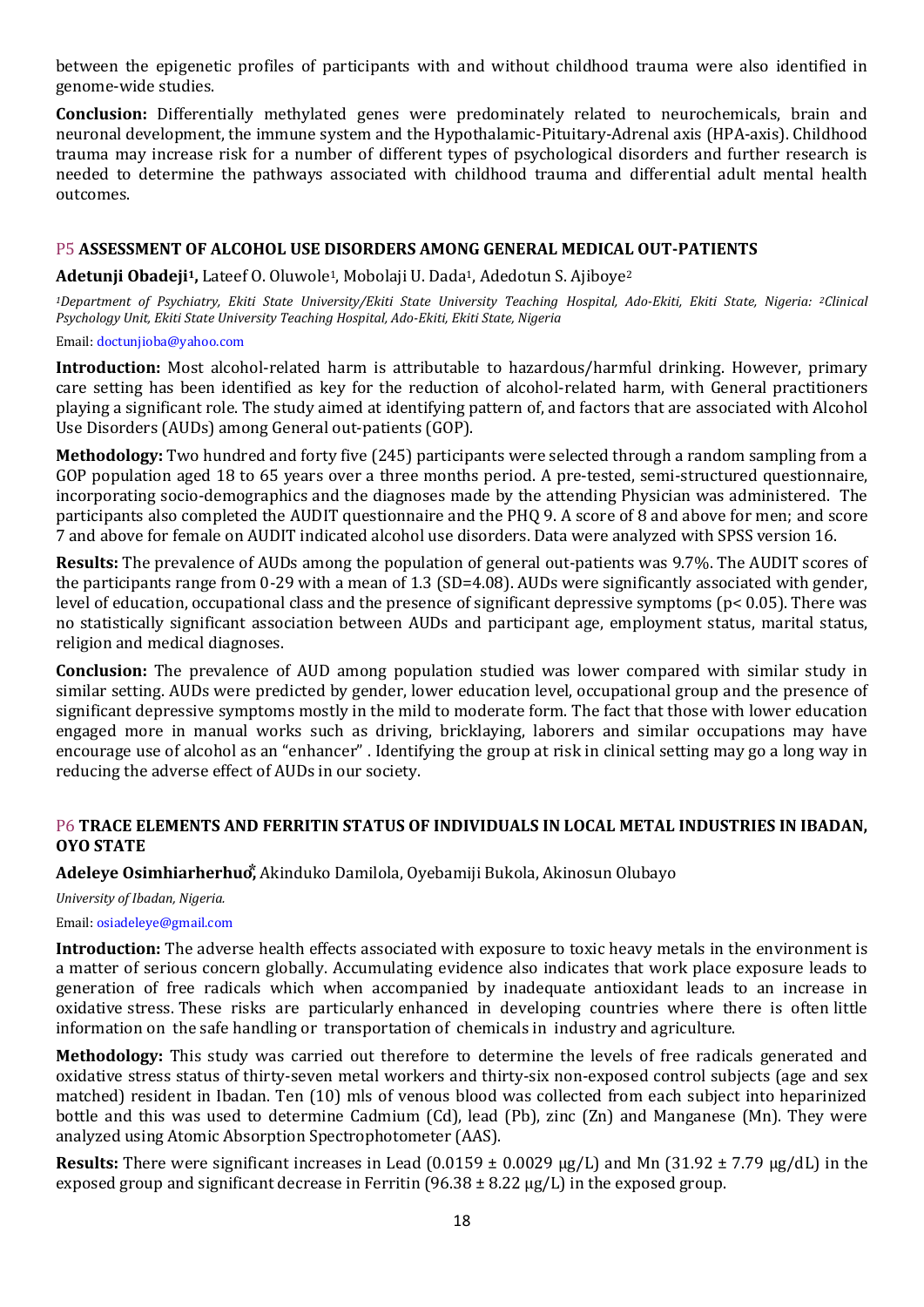**Conclusion:** This study indicates that metal workers are exposed to toxic metals/substances in the local metal industries which result in increased plasma levels of lead and manganese. The decrease in iron store is probably as a result of interference in iron metabolism by lead and manganese.

# P7 **ALTERATIONS ON DOPAMINERGIC INNERVATIONS AND VOLUNTARY MOVEMENTS AFTER LONG PERIOD OF THIRST IN A SEMI DESERT RODENT** *MERIONES SHAWI***: BEHAVIOURAL AND IMMUNOHISTOCHEMICAL STUDIES**

**Abdeljalil Elgot1,2**, Omar El Hiba2, Halima Gamrani2.

*<sup>1</sup>Institut supérieur des Sciences de la Santé, Settat, Université Hassan 1er, Complexe Universitaire, route de Casablanca B.P 555 Settat, Morocco; 2Laboratory of Neurosciences, Pharmacology and Environment, Cadi Ayyad University (UCAM), Faculty of Sciences Semlalia, B.P. 2390, Marrakesh, Morocco*

Dehydration is a powerful stimulus causing disequilibrium in homeostasis of water and electrolytes resulting from depletion in total body water. Most studies have focused on domestic and laboratory animals; however, the study of desert animals allows improved understanding about water balance and resistance to dehydration and associated behavioral changes, including those related to voluntary movements. Meriones shawi (Shaw's Jird) is a desert rodent characterized by its resistance to long periods of thirst that can extend for several months. In the present study, M. shawi were subjected to water deprivation for 1 month. We used tyrosine hydroxylase immunohistochemistry (TH: the key enzyme of catecholamine biosynthesis) to evaluate the effects of prolonged dehydration on the dopaminergic system in both substancia nigra pars compacta and ventral tegmental area (SNpc and VTA), which are the main sources of dopamine input to several brain areas; the immunolabelling was performed also in both the medial forebrain bundle and the caudate putamen (striatum). In addition, the open-field test was used to evaluate the effect of dehydration on locomotor activity in M. shawi. The results showed an increase in TH immunolabelling in both SNpc and VTA following 1 month of dehydration compared to control levels. The same results were obtained with fibers in both MFB and striatum. This augmentation of TH immunoreactivity was accompanied by noticeable changes in locomotor activity behavior of Meriones, the recording test shows the hyperactivity of animals which is probably caused by dehydration. Overall, the results indicate that dehydration is able to increase dopaminergic neurotransmission, which might be involved in generating hyperactivity in this desert animal.

# P8 **CHARACTERIZING DRUG INTAKE IN SOCIALLY ENGAGED MICE**

Duyilemi C. Ajonijebu\*, Oualid Abboussi\*, Musa V. Mabandla\*, William M.U. Daniels<sup>\*</sup>

*\*Discipline of Human Physiology, School of Laboratory Medicine and Medical Sciences, University of KwaZulu-Natal, Durban, South Africa; ♯ School of Physiology, University of the Witwatersrand, Johannesburg, South Africa.*

Email: [aduyilemi@yahoo.com](mailto:aduyilemi@yahoo.com)

**Introduction:** The majority of animal models used to investigate the underlying mechanisms of addiction were studied with the animals in isolation as opposed to the actual condition in humans where addictive behaviours are practiced in a social context. Aim was to develop a rodent model of drug addiction within a social context.

**Methodology:** C57BL/6 female mice were placed in IntelliCages for 5 weeks during which they had free access to drinking bottles containing either water, 12% ethanol or 300mg/L cocaine solution. Their drinking behaviour were subsequently recorded. Parameters assessed included drug preference, spontaneous learning, drug motivation and consumption rate. Continuous assessments occurred before and after 7 days of drug withdrawal.

**Results:** Our results showed peak consumption of cocaine during the 1st and 4th week of exposure as indicated by increased visits, nosepokes and licks in corners housing the cocaine-containing drinking bottles. Interestingly ethanol consumption was high when cocaine consumption was low suggesting a periodic switch of taste preference between the two drugs. After drug withdrawal, mice displayed a stronger persistence for cocaine seeking compared to their pre-withdrawal behaviour. Surprisingly, the mice failed to learn to visit correctly the cocaine corners when given the scheduled alternation tasks.

**Discussion/Conclusion:** The data suggests an interchange between cocaine and ethanol consumption. The results further showed cocaine seeking and intake behaviours being enhanced by abstinence. The inability of the mice to learn the alternation tasks may be attributed to drug-induced cognitive deficits. Our model therefore appears to mirror aspects of substance abuse in humans very well.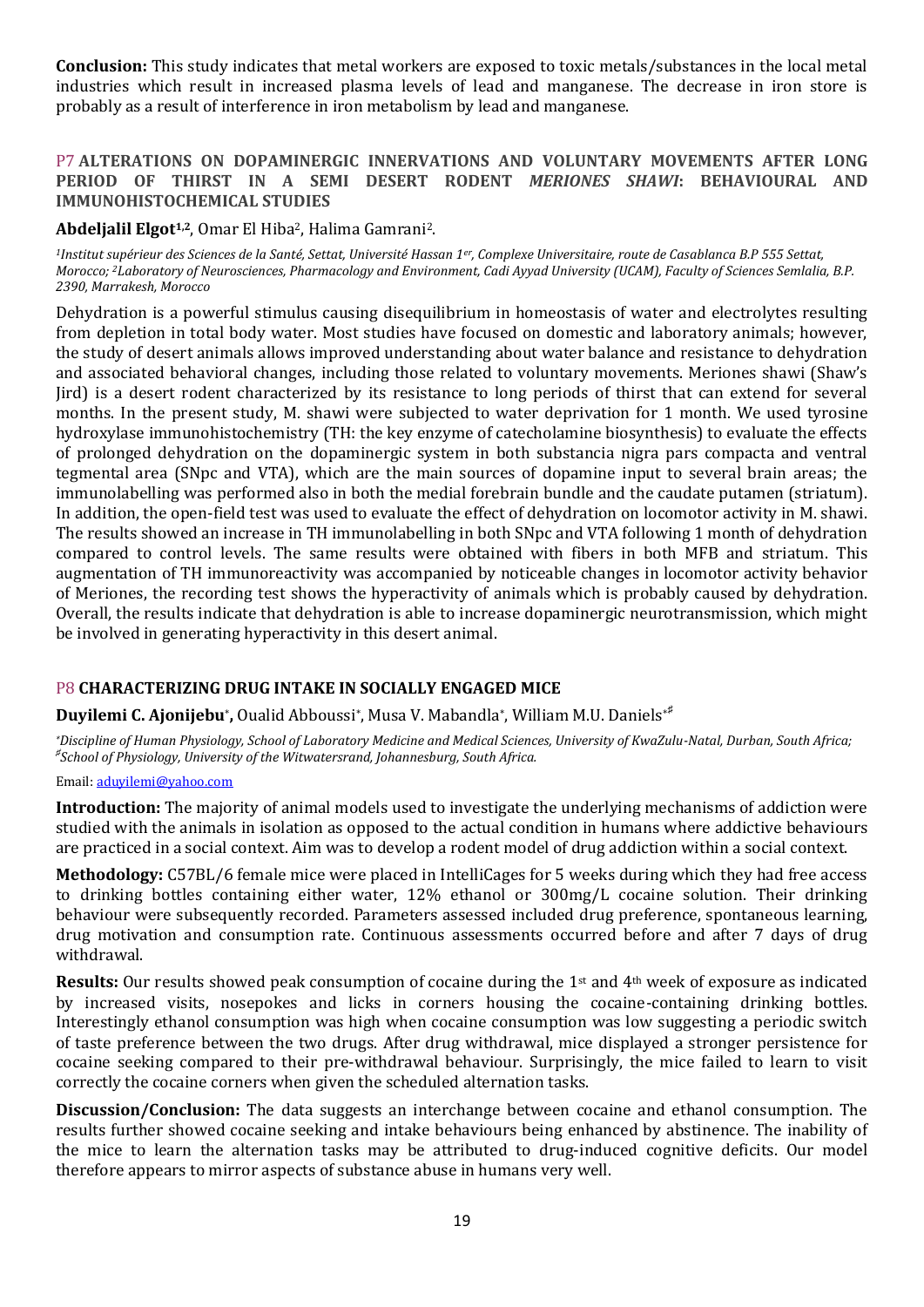#### P9 **AUTOMATED DETECTION OF INTRACRANIAL ANEURYSMS: REVIEW**

### Halima El Hamidaoui<sup>1,2</sup>, Mustapha Maaroufi<sup>2</sup>, Houda Chaoui<sup>1</sup>, Saïd Boujraf<sup>2</sup>

*<sup>1</sup>Transmission and Treatment of information Laboratory, High school of Technology, University of Fez, Morocco; 2Clinical Neuroscience Laboratory, Faculty of Medicine and Pharmacy, University of Fez, Morocco* 

Email[: halima.elhamdaoui@usmba.ac.ma](mailto:halima.elhamdaoui@usmba.ac.ma) [, dr\\_mstph@yahoo.fr](mailto:dr_mstph@yahoo.fr) [, houda.chaoui@usmba.ac.ma](mailto:houda.chaoui@usmba.ac.ma) , [sboujraf@gmail.com](mailto:sboujraf@gmail.com)

**Abstract:** Brain aneurysm or intracranial aneurysm is an abnormal dilatation of the cerebral arteries. It is like a weak bulging spot on the wall of an artery. Detecting unruptured aneurysm remains a challenging task. However, it is difficult and time-consuming for neuroradiologists to detect intracranial aneurysm due to the complexity of cerebral vascular anatomy. To solve this problem, computer-aided diagnosis (CAD) approach has become a major tool allowing to assist neuroradiologists to interpret unclear findings and aspects mimicking aneurysms.

In this paper, we review state of the art literature researches on CAD system allowing to detect intracranial aneurysm with an emphasis on highlighting the advantages and of various approaches used in the field. A particular focus on 3D imaging modalities will be provided. A discussion and conclusion on future possibilities of CAD methodologies for detecting intracranial aneurysm will be produced.

# P10 **NEURONAL LOSS AND DISTORTION IN RODENT HIND-LIMB SUSPENSION: SIMULTATE MICROGRAVITY**

# **James.O. Ashaolu**

*Department of Anatomy, Faculty of Basic Medical sciences, University of Medical Sciences, Ondo, Ondo State, Nigeria.*

The need for human exploration of the space is becoming increasingly important and it is necessary to determine the influence of such extreme environment on the biological system. This work is targeted towards examining the effect of hind-limb suspension (simulated microgravity) on the histo-architectural properties of neurons present in the prefrontal cortical region of the brain. Twelve wistar rats divided into two groups, control (n=6) and hind-limb suspension group (n=6) were used for this experiment. The hind-limb suspension group underwent two weeks of 30o head-down tilting while the control rats were maintained in their normal cages. Following the experimental period, prefrontal cortex of the brains were excised and processed for routine Haematoxylin and Eosin, Cresyl Violet and Sudan Black B staining. Results showed that hind-limb suspension (HlS) group had signs of pyramidal neuronal deformity and aggregation with increased dendritic offshoot. They also demonstrate decreased cellular density and lipofuscin deposition. The neuronal deformity observed shows that extreme exposure to hind-limb suspension (simulated microgravity) might be detrimental and can compromise neuronal functionality. This study suggests that appropriate counter-measures should be provided for astronauts in space as prolonged simulated microgravity exposure might elicit adverse histoarchitectural/functional effects on the cells of the prefrontal cortex.

# P11 **COMPARATIVE EFFECTS OF DIAZEPAM AND ETHANOLIC LEAF EXTRACT OF** *DICHROSTACHYS GLOMERATA* **ON MEMORY AND LEARNING IN PENTYLENETETRAZOL-INDUCED EPILEPTIC MICE**

#### Bisong S.A1., \***Oparaji K.C.**2, Sanya O.A.1, Tom E.M.<sup>1</sup>

*<sup>1</sup> Department of Physiology, Faculty of Basic Medical Sciences, College of Medical Sciences, University of Calabar, Cross River State, Nigeria; <sup>2</sup> Department of Physiology, Faculty of Basic Medical Sciences, Federal University Ndufu-Alike Ikwo, Ebonyi State, Nigeria*

# Email[: chiedozieoparaji@gmail.com](mailto:chiedozieoparaji@gmail.com)

**Introduction:** With the contribution of medicinal plants to the treatment of diseases, the effects on memory and learning in Pentylenetetrazol-induced epileptic mice of the ethanolic leaf extract of *Dichrostachys glomerata* were compared with those of Diazepam.

**Methodology:** Twenty-eight male Swiss white mice split into four groups were employed in this study. Group I (control) received 0.9% normal saline (i.p.), group II (untreated epileptic) were administered pentylenetetrazol (PTZ, 60mg/kg, i.p.) to induce epileptic seizure. Groups III and IV were treated with DZP (1mg/kg, i.p.) and DG (4.5mg/kg, i.p.) respectively, 30 minutes before inducing epilepsy. The anti-epileptic effects of both drugs were assessed by the frequency and duration of seizures after inducing epilepsy. Post-seizure effects on cognitive and visuo-spatial memory in the animals were assessed using the Novel object recognition task (NORT) and the Morris water maze (MWM) respectively.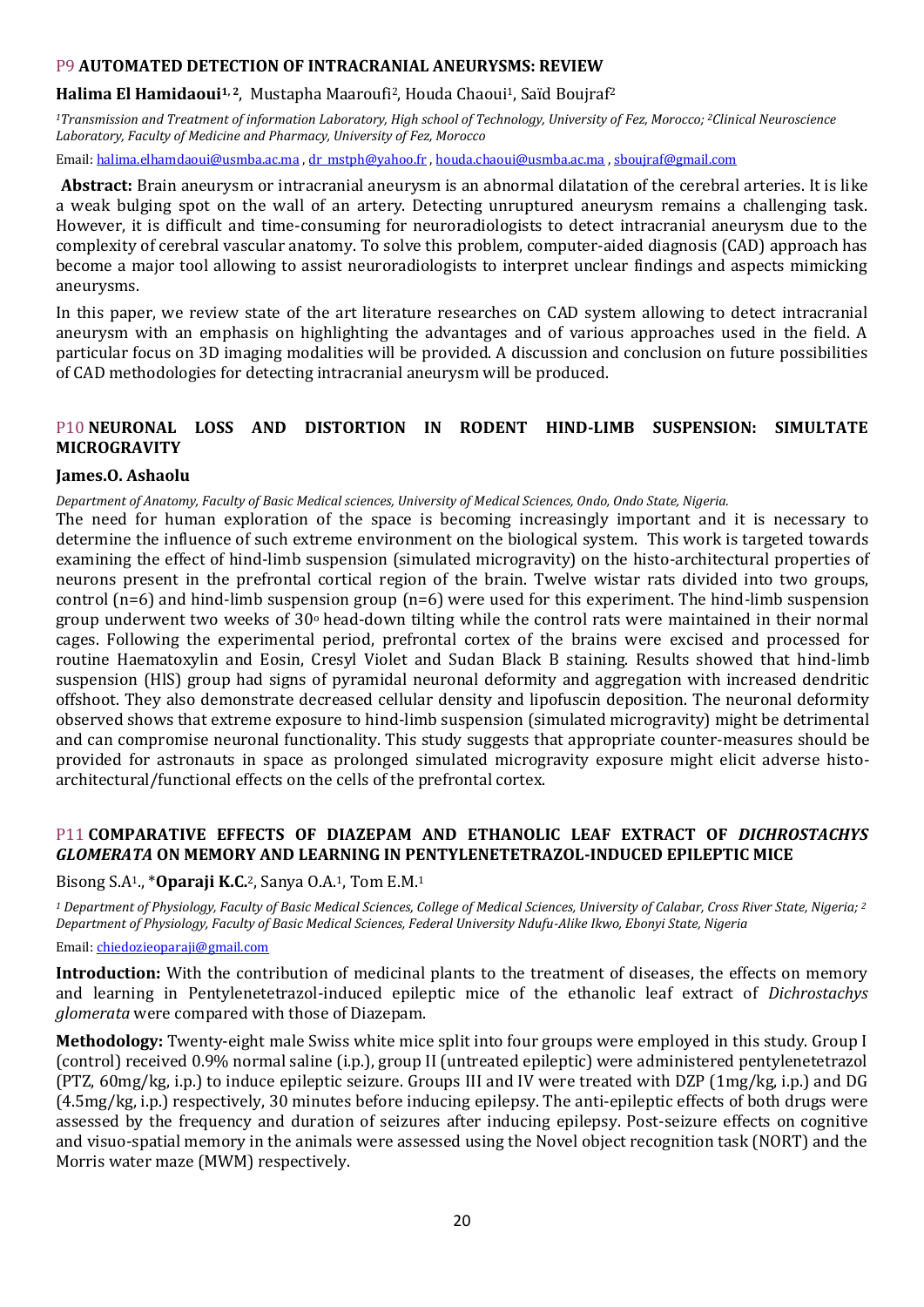**Results:** Seizure activities were completely abolished in the DZP-treated mice, while significantly lowered in the *D. glomerata*-treated group of mice compared to their untreated epileptic counterparts (p< 0.001). In the NORT test, the index of discrimination was lower in the PTZ group for both short-term and long-term memory compared to control ( $p < 0.001$ ). However, the index of discrimination in the DZP and DG-treated epileptic mice were higher compared to the PTZ ( $p<0.01$ ) both during the short-term and long term memory tests ( $p<0.01$ ), but significantly higher in the DZP when compared to DG treated groups (p< 0.05). In the MWM, the quadrant duration and frequency of annulus reversal crossings were higher in the DZP and DG groups compared (p<0.05) to PTZ group.

**Discussion/Conclusion:** Both diazepam and *Dichrostachys glomerata* had anti-epileptic properties, but DZP was more potent. Both DZP and DG reversed memory impairment induced by seizures.

# P12 **CORRELATION OF NEUROIMAGING FINDINGS AND TREATMENT RESPONSE IN PATIENTS WITH SEIZURE FROM ETHIOPIA**

### **Lidya Belay Hayat**

#### *Medical College, Ethiopia*

Seizures in developing countries are often poorly investigated and consequently poorly managed. Sociocultural misconceptions, financial difficulties, and lack of facilities are often blamed. Chronic non communicable diseases, such as epilepsy, are increasingly recognized as important health care problems in developing countries. Community-based epidemiological studies of neurological disorders were performed in different part of Ethiopia. The most prevalent neurological disorder identified was epilepsy. This study will study the correlation of structural intracranial abnormalities associated with seizures and treatment response, and the proportion of these structural lesions that may benefit from surgery. We will conduct a cross-sectional study of 100 seizure patients attending the follow-up clinics of the departments of neurology at Federal Police Hospital, in Addis Ababa, Ethiopia, from September 2016 to December 2016. We will collect information using a standardized questionnaire which assesses demographic information, clinical history and neurologic function. We will conduct an Epilepsy MRI Protocol for all subjects and the correlation with treatment response and candidacy for surgery.

# P13 **PLACE FOR NEUROIMAGING IN MADAGASCAR: CURRENT SITUATION AND PERSPECTIVE**

**Jenny Larissa Rakotomanana,** Odilon Rahamefy, Alain Djacoba Tehindrazanarivelo

*Neurology Unit, University Hospital Antananarivo, Madagascar*

Email[: larirakoto@gmail.com](mailto:larirakoto@gmail.com)

**Introduction/Methodology:** Neuroimaging is an axis in neurology and imaging. Madagascar has these two specialties, but no neuroradiologist. Our goal is talk about the role of neuroimaging in Madagascar now and later.

**Results**: Currently Madagascar has 14 scanners, including 9 in Antananarivo and 2 MRI which are also there. University Hospital at Befelatanana Antananarivo, where the reference Neurology unit has no imaging. For 1040 admissions (January 2015 - June 2016) requiring imaging, only 288 (27.69%) were receiving a scanner and 03 (0.28%) MRI. Madagascar has 03 neurologists for 25,117,291 inhabitants and radiologists making all exercisers. However, neuroimaging is essential to develop support in neurovascular because, for example, our study conducted in 2014 found 53.16% of vascular dementia and 100% of dysexecutive disorders, needed special care.

**Discussion**: Reorganizing his speciality, neurology is training specialists since 2011. Currently, it has 09 registrars focus. There is one that comes from Besancon to ultrasound training. Three other just left for neurological emergencies, movement disorders and peripheral neuropathy. I shall go far with neuroimaging, performing an internship of one semester in radiology unit and participating in this training by IBRO.In the implementation, we will move to another hospital access to imaging and partner with clinics like CNaPS structures (National Social Insurance Fund).

**Conclusion**: So, this training should allow the thrombolysis in Madagascar.